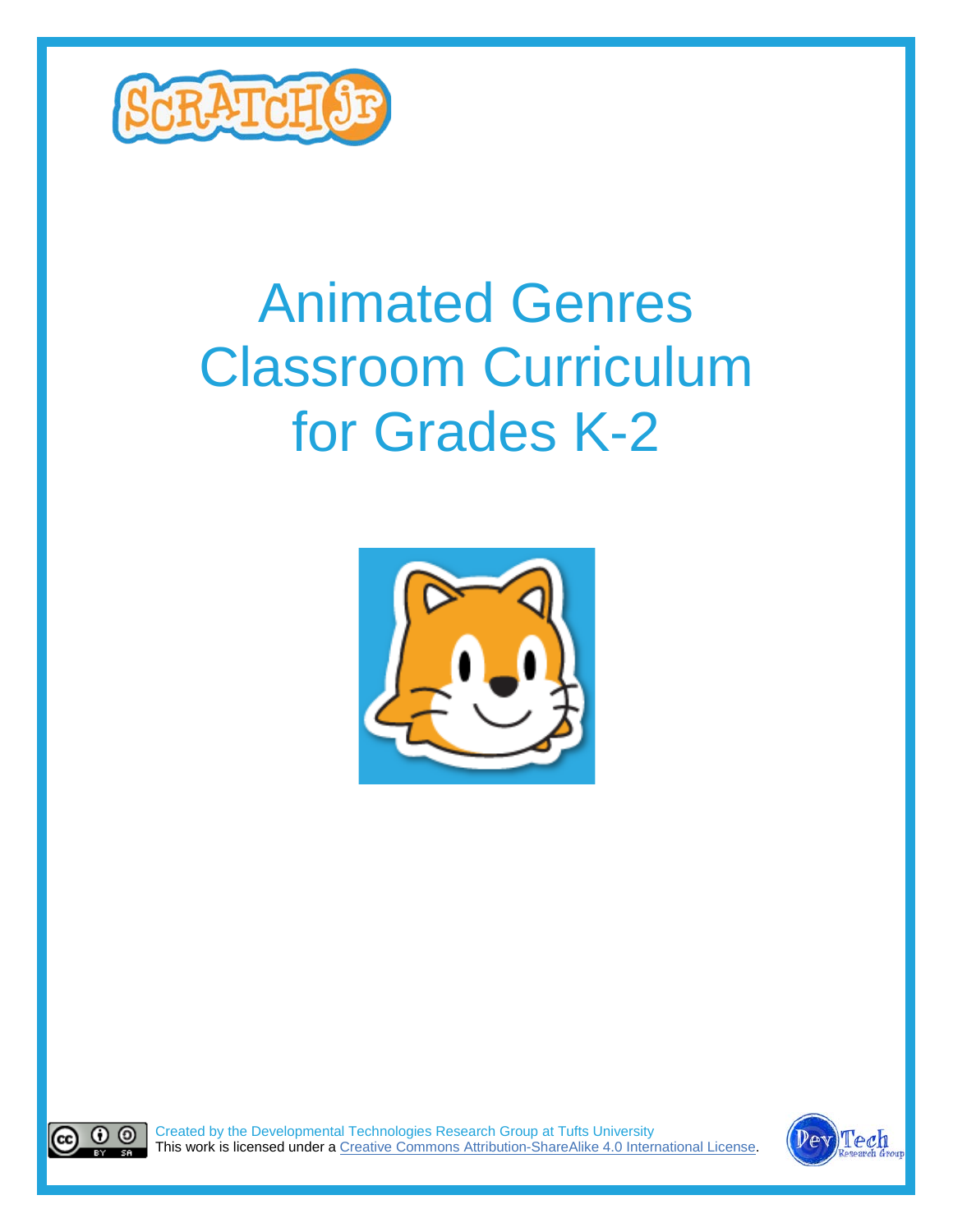

### Animated Genres Curriculum **Introduction and Summary**

This curriculum introduces powerful ideas from engineering and computer science that are not usually highlighted in early childhood education. The term "powerful idea" refers to a concept that children can learn through a curriculum that will serve them beyond the lifetime of a specific classroom technology. In this case, the curriculum revolves around the ScratchJr iPad application. Powerful ideas may be applied to many disciplines and will be rewarding in students' academic and personal futures. Throughout the following curriculum, both activities and lessons will seek to illustrate these powerful ideas.

The curriculum will be divided into three modules based on three interactive genres of ScratchJr-based projects. These genres are collage, story, and game. Each of these modules is comprised of two units:

- 1. A series of lessons that introduce ScratchJr features and programming blocks
- 2. An opportunity for children to create their own projects by applying concepts learned in module lessons

This curriculum requires one iPad per student. Occasionally, additional materials are required, and they are noted where necessary.

#### About ScratchJr

ScratchJr is a developmentally appropriate programming language for children ages five through seven. Using the ScratchJr iPad application, children can create their own interactive collages, animated stories, and games. The application is the product of the DevTech Research Group at the Eliot-Pearson Department of Child Development at Tufts University, directed by Professor Marina Bers, and the Lifelong Kindergarten Group at the MIT Media Lab, directed by Professor Mitchel Resnick. Funded by the National Science Foundation (NSF DRL-1118664), the ScratchJr iPad application was released in July 2014.

#### Pacing

This curriculum is designed to take place over the course of six weeks. Every week, two onehour lessons are to be taught. While this particular curriculum is described in detail over the following pages, we acknowledge that teachers know their students best. Therefore, teachers should adjust activities and lessons to accommodate both the classroom culture and students' technological experience and developmental levels.

#### **Module 1 – Interactive Collage**

**Lessons (1 hour each):**

- 1. Instructions, Sequencing, and an Introduction to the ScratchJr iPad Application
- 2. Same Block Sequencing and Motion
- 3. Start on Green Flag Block, End Block, and Choosing Characters
- 4. Backgrounds and Review of Programming Multiple Characters

#### **Module 1 Project:** Collage

**Total Lesson and Project Time:** 5 hours



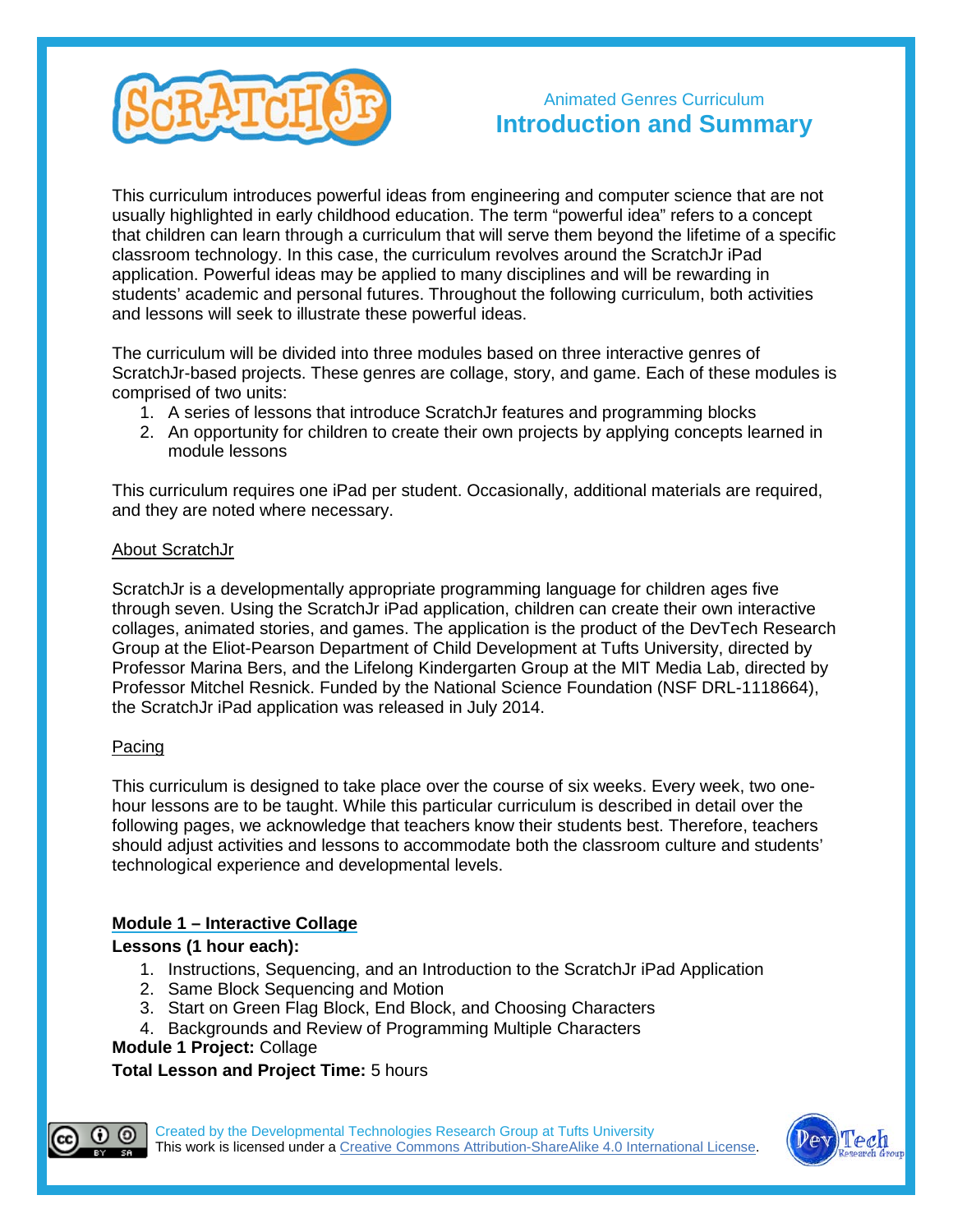

#### **ScratchJr Blocks Learned:**

- Motion: Right, Left, Up, Down, Turn Clockwise, Turn Counterclockwise, Jump, Go Home
- Looks: Bigger, Smaller, Visible, Invisible, Reset Size
- Start on Green Flag
- End

#### **Module 2 - Interactive Story**

#### **Lessons (1 hour each):**

- 5. Speed
- 6. Numbers and Repeating Sequences
- 7. Speech Bubbles, Sounds, Pages, Wait for
- **Module 2 Project:** Story (two one-hour lessons)

#### **Total Lesson and Project Time:** 5 hours

#### **ScratchJr Blocks Learned:**

- Speed
- Repeat
- Repeat forever
- Voice recorder
- Speech bubble
- Change page
- Wait for

## **Introduction and Summary**

Animated Genres Curriculum

#### **ScratchJr Skills Learned:**

- Drag block to scripting area
- Connect blocks
- Choose character
- 
- Start program with green flag
- Create new character<br>• Start program with gre<br>• Stop program with red Stop program with red end block
- Choose backgrounds
- Create new backgrounds

#### **ScratchJr Skills Learned:**

- Program characters to move at different speeds
- Use numbers on motion blocks to reduce the number of motion blocks used
- Use the repeat and repeat forever blocks to make a program repeat
- Record sounds and add them to projects
- Create speech bubbles for characters
- Add additional pages to a project
- Pause a character's program for a certain amount of time

#### **Module 3 - Game**

**Lesson (1 hour):**

8. Start on Bump, Start on Tap, Send and Receive Messages, Stop **Module 3 Project:** Game

**Total Lesson and Project Time:** 2 hours **ScratchJr Blocks Learned:**

- Start on bump
- Start on tap
- Send message
- Receive message
- Stop

#### **ScratchJr Skills Learned:**

- Use the start on bump block to activate another character's program
- Use the start on tap block to activate a character's program
- Use the send and receive message blocks to initiate another character's program
- Terminate particular characters' programs with the stop block



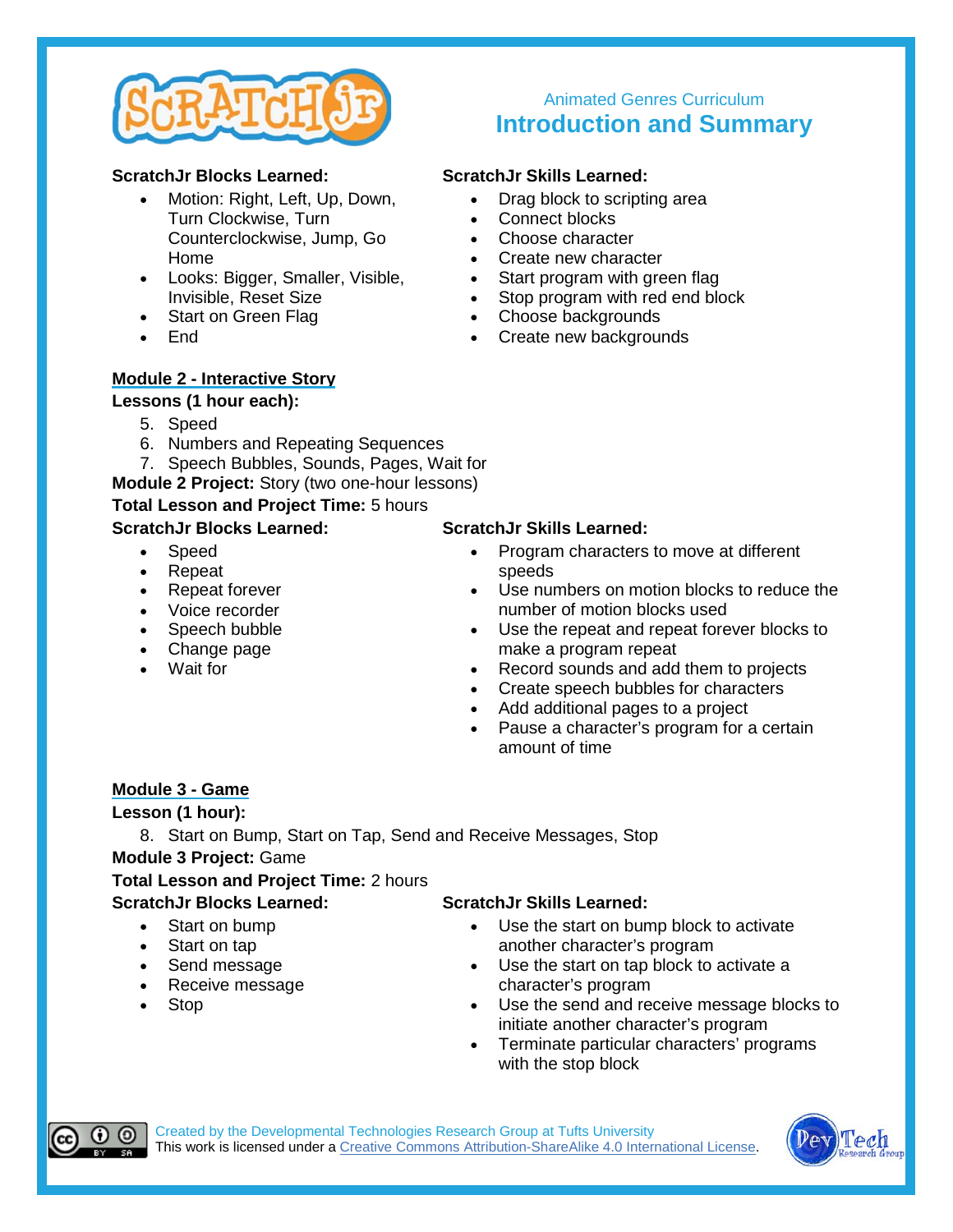

## Animated Genres Curriculum Module 1 **Lesson 1: Instructions, Sequencing, and an Introduction to ScratchJr**

#### **Lesson 1: Instructions, Sequencing, and an Introduction to ScratchJr**

#### **Summary**

In this lesson, children will be introduced to two concepts that will create a foundation for understanding programming: instructions and sequencing. Through various interactive activities, students will acquire a basic understanding of these two concepts. The lesson will conclude with an introduction to the ScratchJr interface.

| <b>Objectives</b>           | <b>Objectives</b>                       |
|-----------------------------|-----------------------------------------|
| Students will learn         | Students will be able to                |
| Appropriate iPad use        | General                                 |
| $\bullet$                   | Give specific instructions              |
| The concept of programming  | Sequence instructions to achieve simple |
| $\bullet$                   | objectives                              |
| The concept of instructions | ScratchJr                               |
| The concept of sequencing   | Move blocks into the scripting area     |
| The basic features of the   | Use blocks in scripting area as buttons |
| $\bullet$                   | Select a block category                 |
| ScratchJr interface         | Save a project                          |



*Additional Materials: Rule board*

#### **Schedule**

**Introduction (2.5 minutes):** The lesson should begin with the teacher introducing him/herself to the class. The teacher should explain why s/he would like to teach the students about programming. S/he should briefly ask students what they know about programming.

**Simon Says (10 minutes):** The teacher should play Simon Says with the class. S/he should discuss how this activity is dependent on properly being able to give and follow instructions. S/he should then explain how providing clear instructions is critical to computer programming.

**Program the Teacher (15 minutes):** In this activity, students will be responsible for verbally directing their teacher to special destinations in the classroom (e.g. to a bookcase or a closet). [The i](http://creativecommons.org/licenses/by-sa/4.0/)nstructions the students give to the teacher must be specific. For example, students should



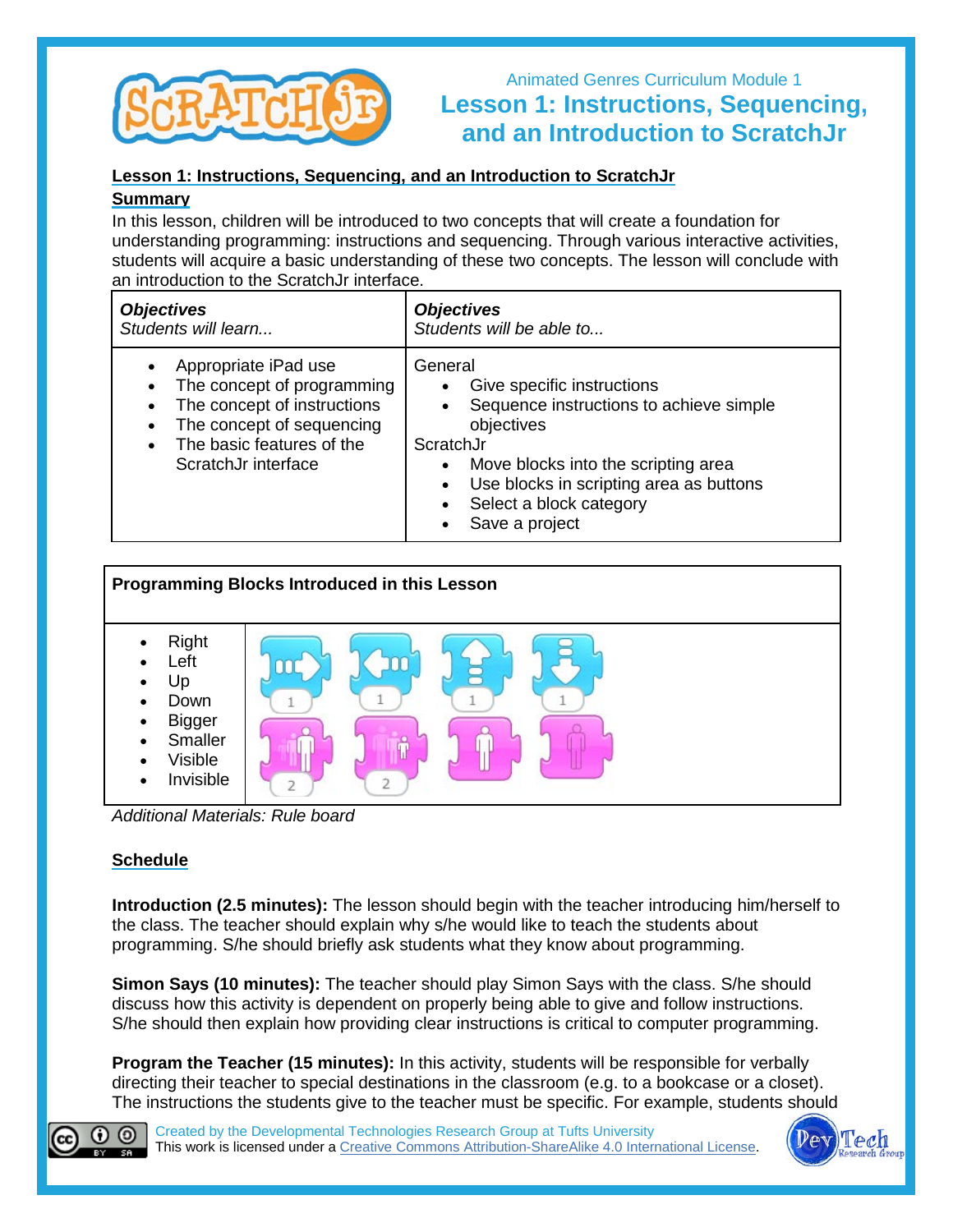

## Animated Genres Curriculum Module 1 **Lesson 1: Instructions, Sequencing, and an Introduction to ScratchJr**

not simply say, "Move forward." They should instead say, "Move forward steps." When sequences of instructions do not work (perhaps because the number of steps taken were incorrect), students should alter their instructions. After the activity is over, the teacher should discuss how important it is to be specific and how important order is in programming. *2nd grade: Small groups determine a sequence of instructions Kindergarten and 1st grade: As a class*

**Classroom Rules (5 minutes):** The teacher should explain to students how important it is to respect each other and the equipment used in the classroom. With the students, s/he should create a list of classroom rules governing iPad use. The teacher should write these rules down on the rule board, and hang these rules in the classroom every time the class is working with ScratchJr.

*Materials: Rule board*

**Getting Started with ScratchJr (2.5 minutes):** The teacher should **hand out the iPads** to the children, and show them how to begin a new project in ScratchJr.

**Using ScratchJr Blocks (10 minutes):** Everyone in the class should watch the teacher as s/he moves a motion block (right, left, up, down) to the scripting area and presses the block to make the Scratch cat move. The children should duplicate this task. The teacher should request that students raise their hands when they are finished with this task. Do this for each motion block. Do the same for the resize blocks (bigger and smaller) and visibility blocks.

**ScratchJr Exploration (10 minutes):** The teacher should encourage students to explore the application by placing blocks in the scripting area and seeing where the cat moves.

**Wrap Up (5 minutes):** The teacher should demonstrate how to save a project. Every child should save his project. The teacher should provide students with a brief explanation of what will occur during the next lesson. Collect iPads.

## **● ● ● ● ● ● ● ● ● ● ● ● ● ● ● ● ● ● ● ● ● ● ● ● ● ● ● ● ● ● ● ● ● ● ● ● ● ● ● ● ● ● ● ● ● ● ●**



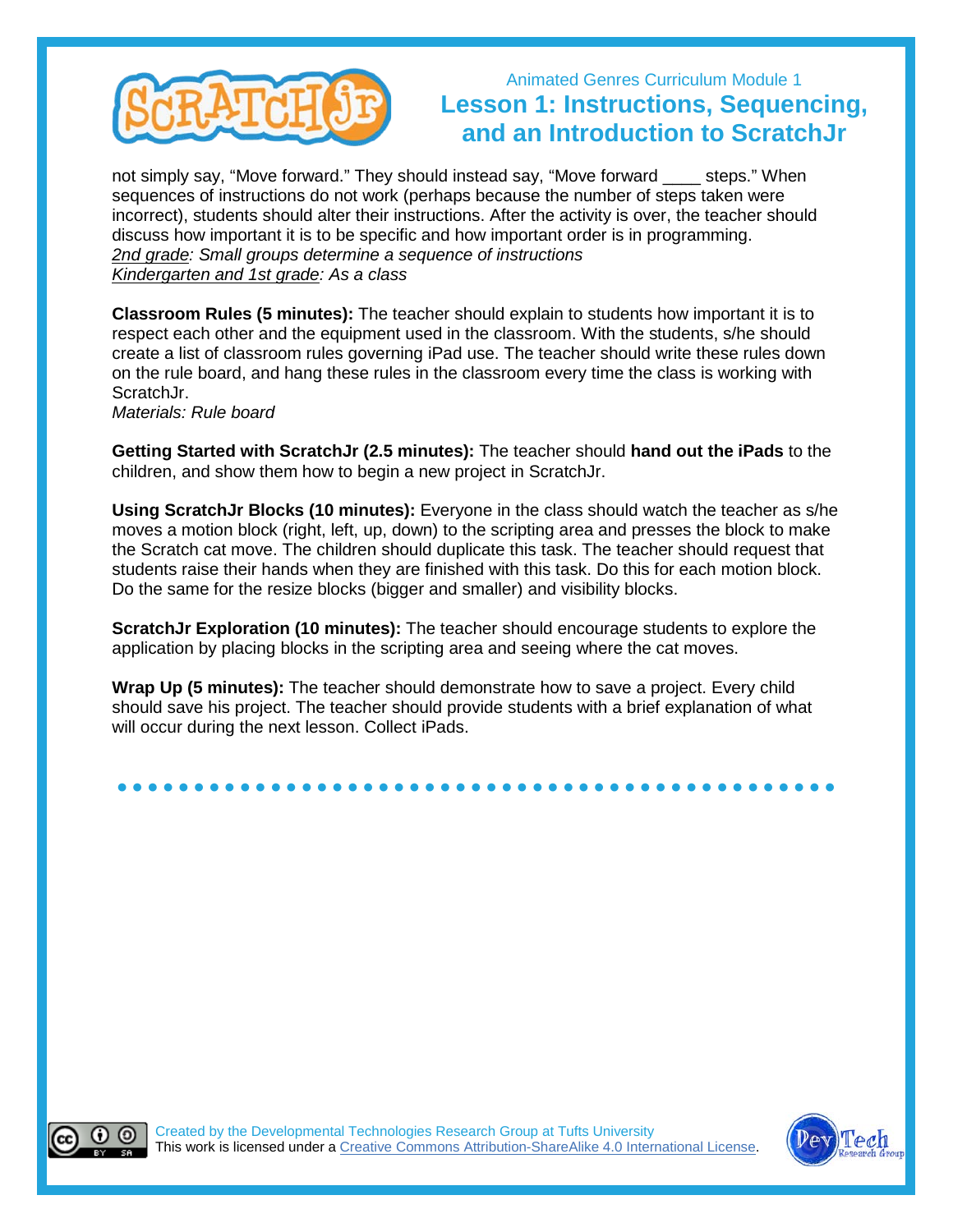

#### Animated Genres Curriculum Module 1 **Lesson 2: Motion**

#### **Lesson 2: Motion**

#### **Summary**

Students will review the concepts of instructions and sequences. They will learn how to create sequences of the same motion block (e.g. left, left, left). They will also learn to create sequences using a variety of different motion blocks (e.g. right, down, jump, go home).

| <b>Objectives</b>                                                                                                                                                                                                                                                        | <b>Objectives</b>                                            |
|--------------------------------------------------------------------------------------------------------------------------------------------------------------------------------------------------------------------------------------------------------------------------|--------------------------------------------------------------|
| Students will learn that the                                                                                                                                                                                                                                             | Students will be able to                                     |
| Number of motion blocks in a programmed<br>$\bullet$<br>sequence corresponds to the number of<br>actions performed by a character<br>Order of commands in a programmed<br>$\bullet$<br>sequence directly corresponds to the order<br>of actions performed by a character | Combine different motion blocks<br>into programmed sequences |

#### **New Programming Blocks**

- Jump
- Go Home
- Reset Size
- Turn clockwise
- Turn counterclockwise

#### **Schedule**

#### **Review (5 minutes):**

- During our last lesson, we played Simon Says. What did you learn from that activity?
- When you programmed your teacher, you had him/her go to a certain spot in the classroom. How did you get your teacher from one spot in the classroom to another? What did you find hard about this activity?
- What is a program?
- We also worked with ScratchJr on the iPad. What was something you liked? What was something hard?

#### *Kindergarten*

**Programmer Says (5 minutes):** The directions for this game are the same as those for Simon Says, except sequences of three instructions are given (e.g. step forward, step back, jump). The teacher should emphasize the importance of following directions and the order of instructions.

#### *1st and 2nd grade*

**Guess the Program (5 minutes):** The teacher should act out several short programs. Students should then be given the opportunity to guess what the program acted out is (e.g. step forward, step back, jump).



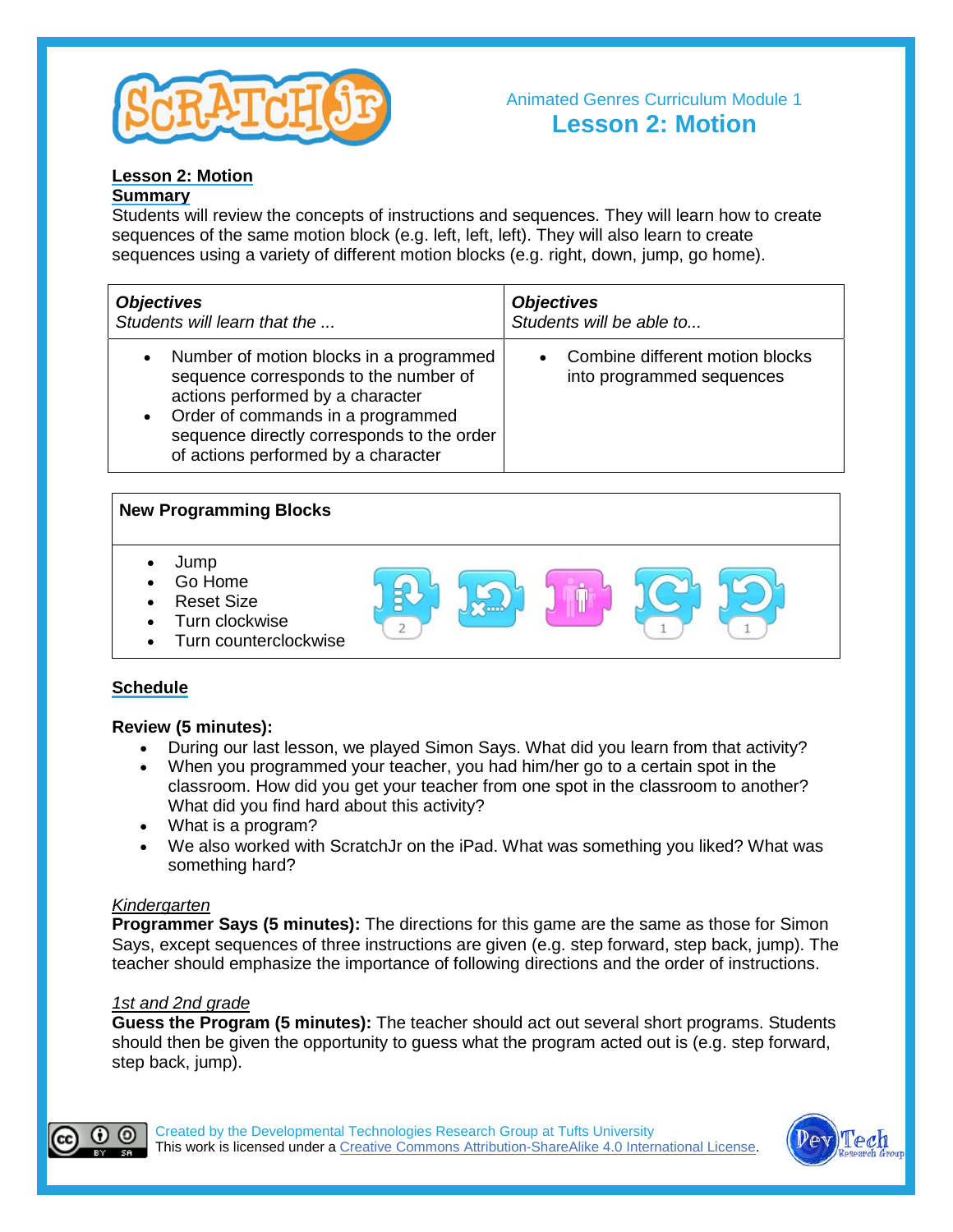

#### *All grades*

**Program the Teacher (15 minutes):** Students will be responsible for directing their teacher to a specific location in the classroom. However, during this lesson, students will only be able to use a specific set of possible instructions instead of simply using plain English. Examples of these specific instructions are:

- Step forward
- Step backward
- Turn right
- Turn left
- Turn until you see something

This activity will work the same way as it did in the prior lesson. However, this time students are encouraged to use this exact instruction set.

**Introduction to New ScratchJr Blocks (10 minutes):** The teacher should demonstrate to children how to use the following blocks:

- Hop
- Go Home
- Reset Size
- Turn clockwise
- Turn counterclockwise

*Materials: iPad for teacher only.*

**Sequencing in ScratchJr (10 minutes):** The teacher should begin a new project in ScratchJr. S/he should place the Scratch cat and the treasure chest characters on the same line on the screen (on a horizontal or vertical line). S/he should then ask students which blocks need to be placed next to each other in order for the cat to successfully move toward the treasure chest. Three different scenarios should be set up (e.g. cat in the upper left corner and treasure chest in lower left corner; cat in the lower left corner and the treasure chest in the bottom right corner) for the students to solve together as a class.

*Materials: iPad for teacher only.*

**ScratchJr Exploration (10 minutes):** The teacher should then **hand out the iPads** and allow students to explore the ScratchJr iPad application. Encourage them to experiment with recently learned blocks, as well as with blocks that have not yet been taught. Have them practice putting different programming blocks next to each other to make the cat move in different directions.

**Wrap Up (5 minutes):** Make sure that students save their projects. Provide a preview of what will be taught in the next lesson. Collect iPads.

**● ● ● ● ● ● ● ● ● ● ● ● ● ● ● ● ● ● ● ● ● ● ● ● ● ● ● ● ● ● ● ● ● ● ● ● ● ● ● ● ● ● ● ● ● ● ●**



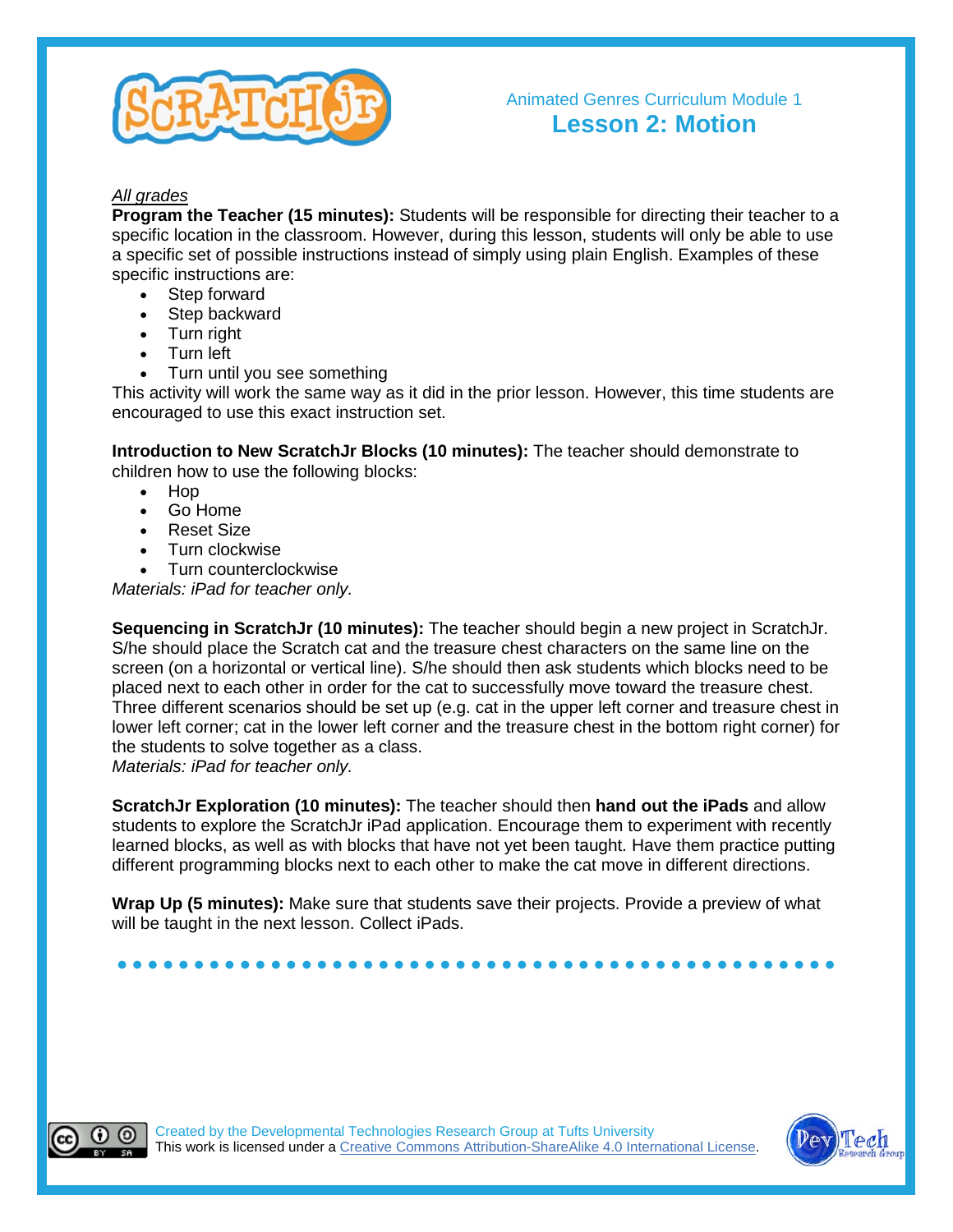

## .Animated Genres Curriculum Module 1 **Lesson 3: Green Flag, End Block, Choosing Characters**

#### **Lesson 3: Green Flag, End Block, Choosing Characters**

#### **Summary**

In this lesson, students will learn to use the start on green flag and end blocks, as well as how to choose new characters. Through various interactive activities, children will learn how to incorporate the green flag and end blocks into their programs, and will also become familiar with how to program more than one character using the green flag.

| <b>Objectives</b>                                                                                                                                                                                                                    | <b>Objectives</b>                                                                                                                                                                                                                                      |
|--------------------------------------------------------------------------------------------------------------------------------------------------------------------------------------------------------------------------------------|--------------------------------------------------------------------------------------------------------------------------------------------------------------------------------------------------------------------------------------------------------|
| Students will learn that                                                                                                                                                                                                             | Students will be able to                                                                                                                                                                                                                               |
| A green flag goes at the<br>$\bullet$<br>beginning of a sequence of<br>programming blocks<br>• A red end block goes at the end<br>of a sequence of programming<br>blocks<br>Multiple programs can take place<br>$\bullet$<br>at once | Program a character to start when the<br>$\bullet$<br>green flag is touched<br>• Use the end block to signify the end of a<br>program<br>Choose a new character<br>Program multiple characters to start when<br>$\bullet$<br>the green flag is touched |

#### **New Programming Blocks**

- Start on Green Flag
- End



*Additional Materials: Green flag card, red stop sign card*

#### **Schedule**

#### **Review (5 minutes):**

- Can someone tell me what we learned during our lessons last week?
- What was your favorite activity that we played? What did you learn from it?
- Can you tell me what a program is?
- What were some of the ScratchJr blocks you learned about?

#### *Kindergarten*

**Instruction Stations (10 minutes):** Split the class into four groups and assign them to four different stations. Each station will correspond to an instruction to follow (e.g. clap your hands, stomp your feet, jump up and down, tap your hands on your head). When the teacher raises the green flag card, students follow the instruction at their station. They stop when the teacher raises the red stop sign card. Students should then rotate to a different station. Repeat this activity until all students have moved through each station once. The teacher should explain how the green flag signifies the start of a program, while the red stop sign signifies the end of a program.

*Materials: Green flag card, red stop sign card*



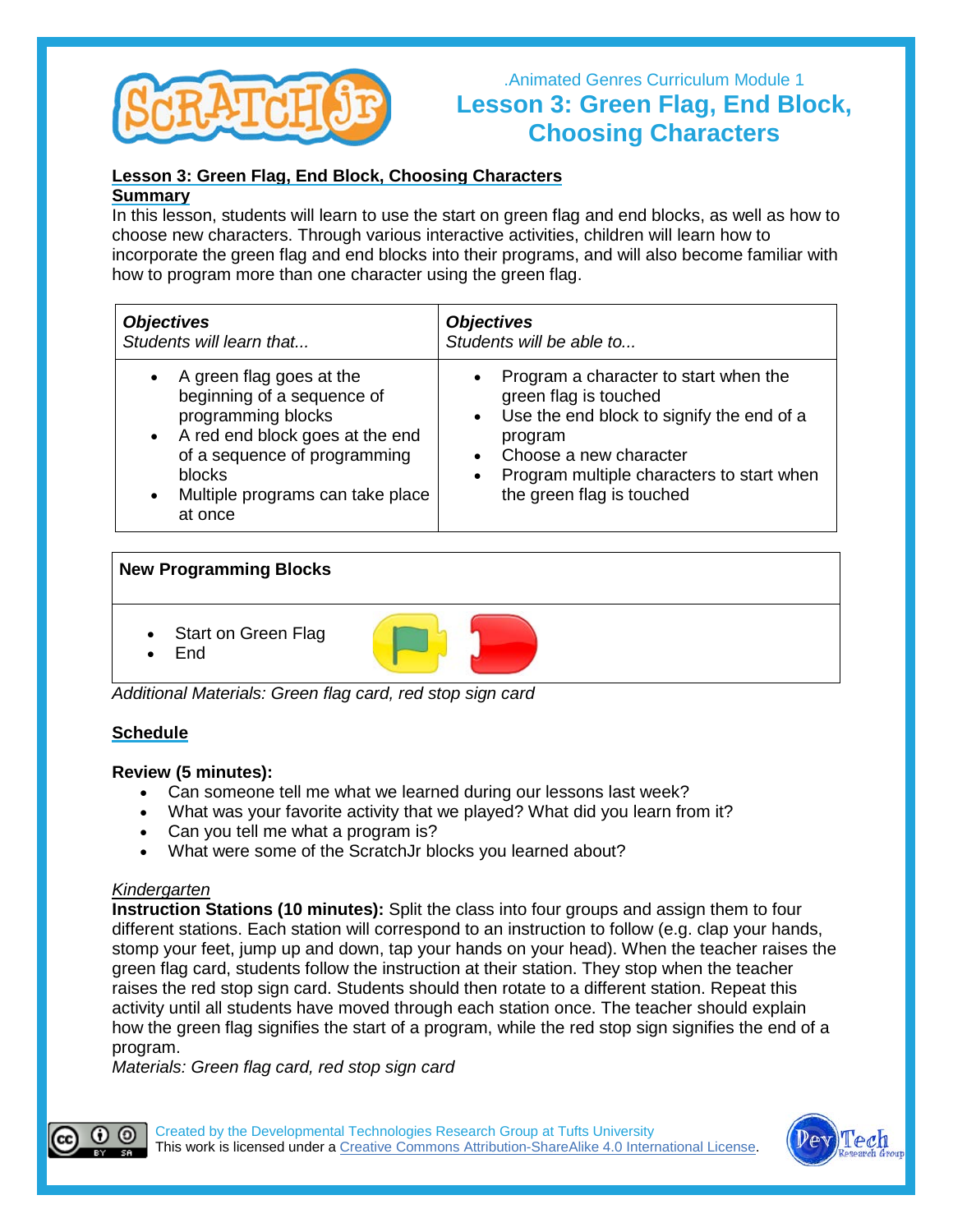

## .Animated Genres Curriculum Module 1 **Lesson 3: Green Flag, End Block, Choosing Characters**

**Program the Teacher (10 minutes):** Students should program their teacher to arrive at a particular destination in the classroom. In order for the teacher to begin following directions, students must hold up the green flag card. When the teacher is finished following instructions, students should hold up the red stop sign card. *Materials: Green flag card, red stop sign card*

#### *1st and 2nd Grade*

**Program the Teacher(s) (20 minutes):** Begin by programming the teacher as has been done in prior lessons. Begin with an easy program (have the teacher arrive at a nearby location). Then program the teacher to arrive at a location that is farther away and has obstacles to move around. Afterwards, have students program two teachers to arrive at two different locations. Introduce the idea of the green flag and red blocks. Then have both teachers follow their program when the green flag card is held up, and end their program when the red stop sign card is held up.

*Materials: Green flag card, red stop sign card*

#### *All*

**Choosing Characters (2 minutes):** Demonstrate to children how to choose a new character from the character library. Also make sure to teach them how to delete a character (by holding a finger on the character until an "x" appears and then pressing the "x").

**Programming with ScratchJr (15 minutes):** The teacher should **hand out the iPads** and then write a program for students to copy onto their own iPads. Begin with a simple warm up program that does not introduce new blocks. Then create a program for children to copy that uses the start on green flag and end blocks. Lastly, create a program for children to copy that involves programming two different characters. Now encourage students to write their own programs for two different characters.

**ScratchJr Exploration (15 minutes):** Allow students to explore the ScratchJr iPad application. Encourage them to experiment with programming more than one character at a time.

**Wrap Up (3 minutes):** Make sure that everyone saves their projects. Ask students what they learned today. Also ask students what the purpose of the start on green flag is. Collect iPads.





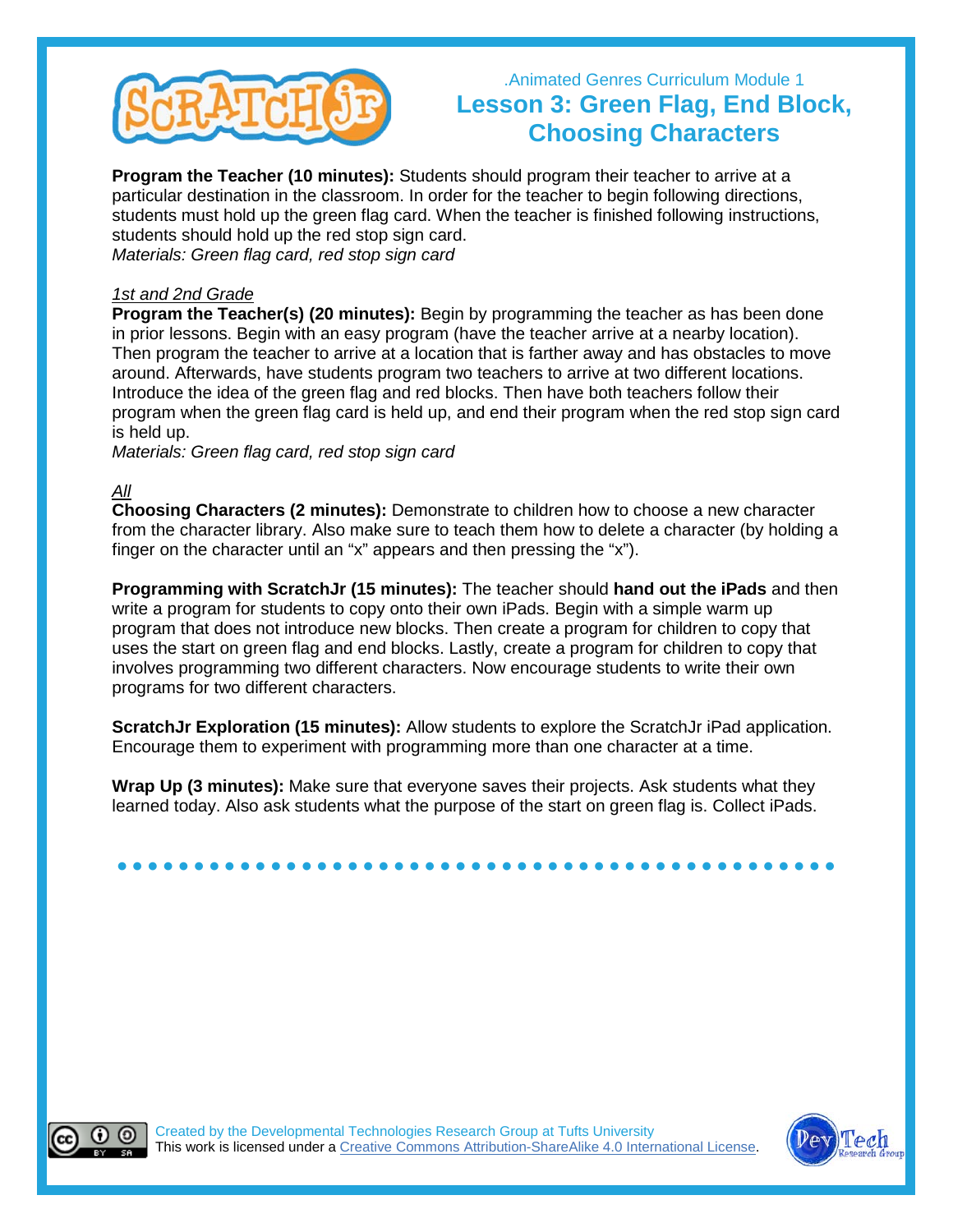

## Animated Genres Curriculum Module 1 **Lesson 4: Choosing Backgrounds and Review of Multiple Characters**

#### **Lesson 4: Choosing Backgrounds and Review Multiple Characters**

#### **Summary**

In this lesson, students will learn how to choose and create different backgrounds for their projects. They will also review how to program multiple characters at once. During the lesson, children will have the opportunity to explore ScratchJr on their iPads, practicing the skills that they have acquired during prior lessons.

| <b>Objectives</b>              | <b>Objectives</b>                     |
|--------------------------------|---------------------------------------|
| Students will learn that       | Students will be able to              |
| They can use backgrounds in    | • Use and create backgrounds in their |
| their projects                 | projects                              |
| That they can create their own | • Review how to program multiple      |
| backgrounds                    | characters at once                    |

#### **Schedule**

#### **Review (5 minutes):**

- What was your favorite activity that we played during our last lesson?
- What does the green flag do when it is included in a program?
- What does the red end block tell a sequence of instructions to do?
- Which block do you enjoy using most? Why?

**Design the Program (10 minutes):** During this activity, the teacher should ask students to help him/her program two different characters on his/her iPad. S/he should provide the students with one scenario for each character (e.g. have one character move up five spaces and then jump three times, while the other character jumps five times and then disappears). The teacher should then ask students to tell him/her which blocks to place down for each character. *Remember to use the green flag and red end blocks. Materials: iPad for teacher only*

**ScratchJr Detectives (15 minutes):** During this activity, the teacher should create a program for two different characters. Then in full screen mode, s/he should show the students what the characters are doing. *Note: the teacher should not show the students which programming blocks were used*. **Hand out the ipads.** The teacher should then ask the students to figure out which programming blocks s/he used to create those two programs by duplicating the sequence on their own iPads. Complete this activity twice with two different programs for the characters.

**Backgrounds (5 minutes):** The teacher should demonstrate to children how to choose backgrounds for their projects. S/he should also show students how they can create their own backgrounds using the iPad camera.

**iPad Exploration (20 minutes):** Allow students to explore the ScratchJr iPad application. Encourage them to practice using blocks that they have already learned, as well as explore programming blocks that they have not yet learned.

**● ● ● ● ● ● ● ● ● ● ● ● ● ● ● ● ● ● ● ● ● ● ● ● ● ● ● ● ● ● ● ● ● ● ● ● ● ● ● ● ● ● ● ● ● ● ●**

**Wrap Up (5 minutes):** Make sure that everyone saves their projects. Collect iPads.



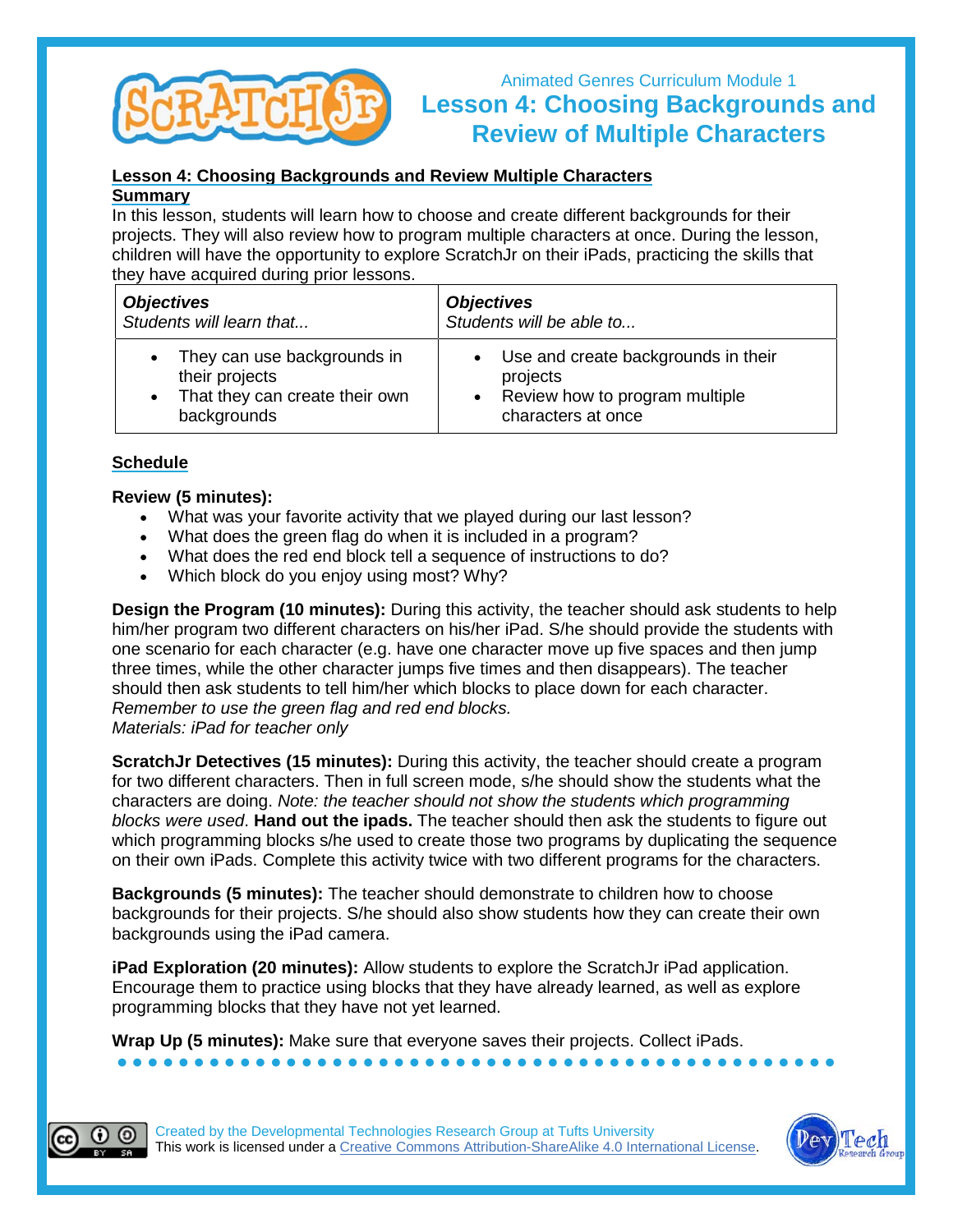

#### **Project 1: Collage**

#### **Summary**

On Collage Project Day, students will be creating their own collages on ScratchJr. The lesson will begin with a brief introduction to a ScratchJr collage and a review of the programming blocks learned in prior lessons. During the lesson, students will design and create their own collages. At the end of the lesson, students will share their creations with the class.

| <b>Objectives</b>              | <b>Objectives</b>                      |
|--------------------------------|----------------------------------------|
| Students will learn            | Students will be able to               |
| What elements should be a part | Apply concepts from prior lessons when |
| of their collages              | creating collages                      |

#### **Schedule**

#### **Introduction (2 minutes): What is a Collage on ScratchJr?**

The teacher should explain to students that during this lesson, they will design their own collages. A collage on ScratchJr is a free-form project that has various characters moving on the screen. The characters in a ScratchJr collage have no clear course of action, and are simply moving or transforming.

#### **Review (5 minutes):**

The teacher should briefly review the programming blocks learned in prior lessons. S/he should show the blocks on the screen, and ask the students to verbally describe what each block does. These blocks are:

- Right
- Left
- Up
- Down
- Turn clockwise
- Turn counterclockwise
- Jump
- Go Home
- Bigger
- **Smaller**
- Reset Size
- Visible
- **Invisible**
- Start on Green Flag
- End

*Materials: iPad for teacher only.*





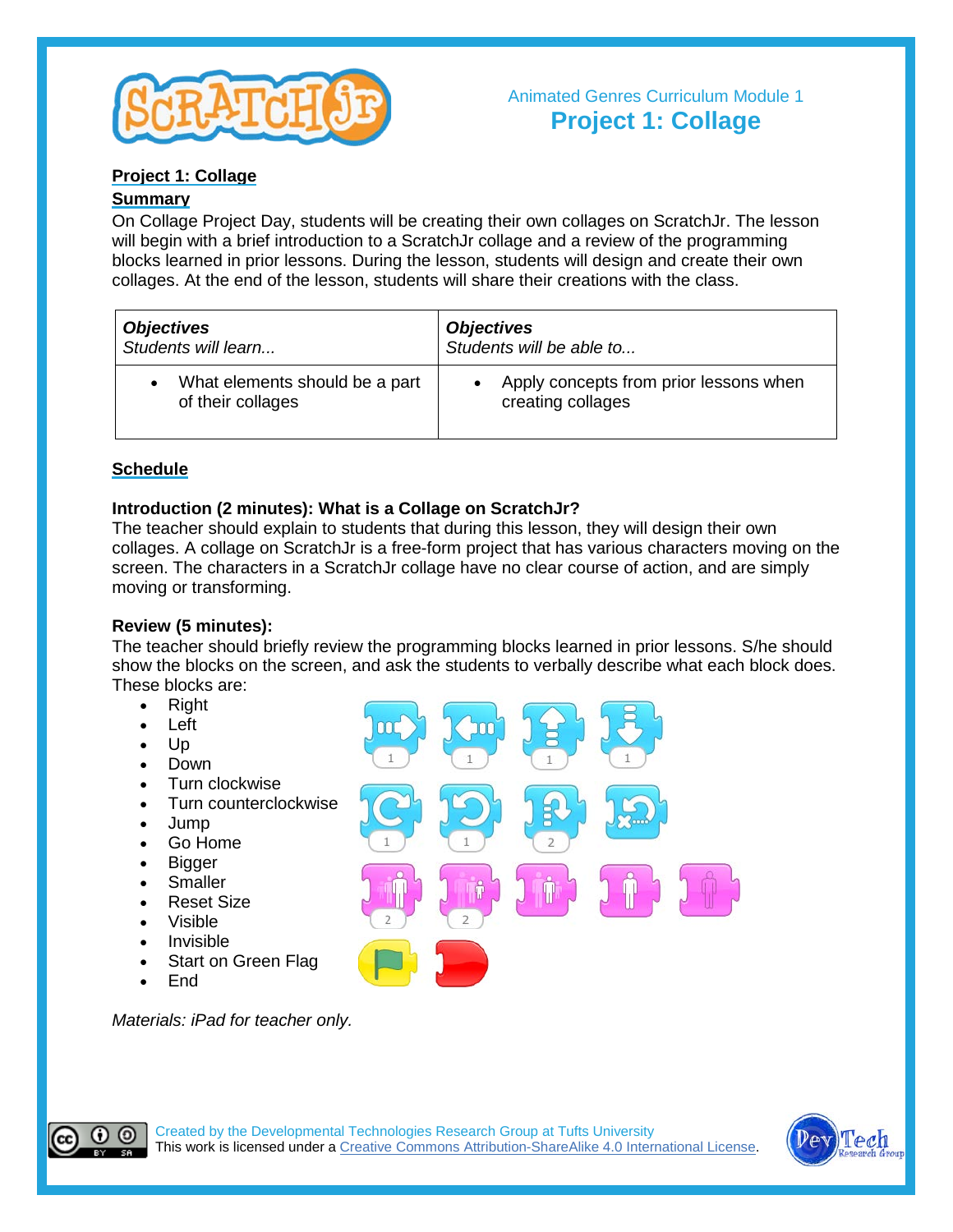

### Animated Genres Curriculum Module 1 **Project 1: Collage**

#### **Collage Design and Creation (40 minutes):**

**Hand out ipads.** Students should spend about 40 minutes designing and creating their own collages. They should be encouraged to choose or create their own backgrounds, and to program multiple characters. Students should only use programming blocks taught in prior lessons when designing these collages.

*Note: The collage can be tailored to fit into the current curriculum being taught in the classroom. For example, if the class is currently learning about outer space, the collage can be made using only items associated with space.*

#### **Sharing (13 minutes):**

Students should be encouraged to share their collages with the rest of the class. They should explain which blocks they used to create their collage, and what is occurring on the screen. Collect iPads.

**● ● ● ● ● ● ● ● ● ● ● ● ● ● ● ● ● ● ● ● ● ● ● ● ● ● ● ● ● ● ● ● ● ● ● ● ● ● ● ● ● ● ● ● ● ● ●**



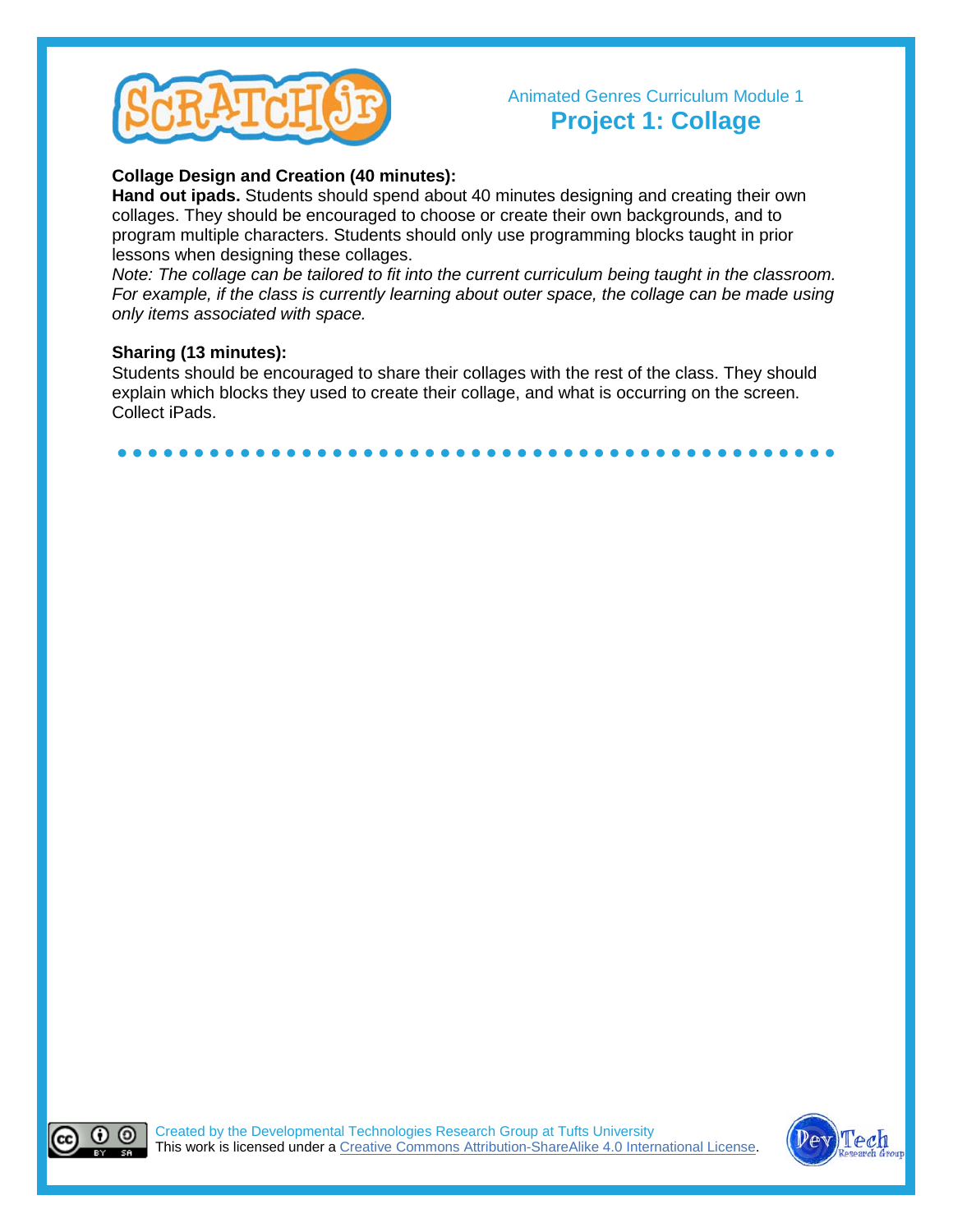

#### **Lesson 5: Speed**

#### **Summary**

In this lesson, children will be introduced to the concept of speed in the ScratchJr iPad application. Through interactive activities, students will acquire an understanding of this concept and how to apply it in ScratchJr. During the lesson, students will be able to create their own projects using concepts learned in this and prior lessons. The lesson will conclude with an opportunity for students to share their projects.

| <b>Objectives</b>                                                                                                     | <b>Objectives</b>                                              |
|-----------------------------------------------------------------------------------------------------------------------|----------------------------------------------------------------|
| Students will learn that                                                                                              | Students will be able to                                       |
| The speed of characters can be<br>changed<br>Different characters can be<br>programmed to move at different<br>speeds | Program characters to move at different<br>$\bullet$<br>speeds |

| <b>New Programming Blocks</b> |  |  |
|-------------------------------|--|--|
| Speed<br>$\bullet$            |  |  |

#### **Schedule**

#### **Review (2 minutes):**

- Last time we worked on ScratchJr, we created collages. Can you tell me what a collage is?
- What are two blocks you used in your collage?

**Programming Block Review (8 minutes):** During this activity, the teacher should place the Scratch cat on the screen and say, "I would like my cat to jump up and down. Which block would make the cat do this?" The children should then describe the block and how to find it in the program. This should be repeated for all of the blocks learned until now. *Materials: iPad for teacher only.*

**Jungle Speed (10 minutes):** During this activity, students will work as a class to order groups of animals or insects based on how fast they move (from fastest to slowest). Write groups of animals on the board for students to verbally put in order of speed of movement. Examples of groups of animals may include:

- 1. Cheetah, snail, rabbit, hamster
- 2. Dog, ant, lion, guinea pig
- 3. Turtle, zebra, cat, monkey
- 4. Jaguar, lobster, snake, centipede



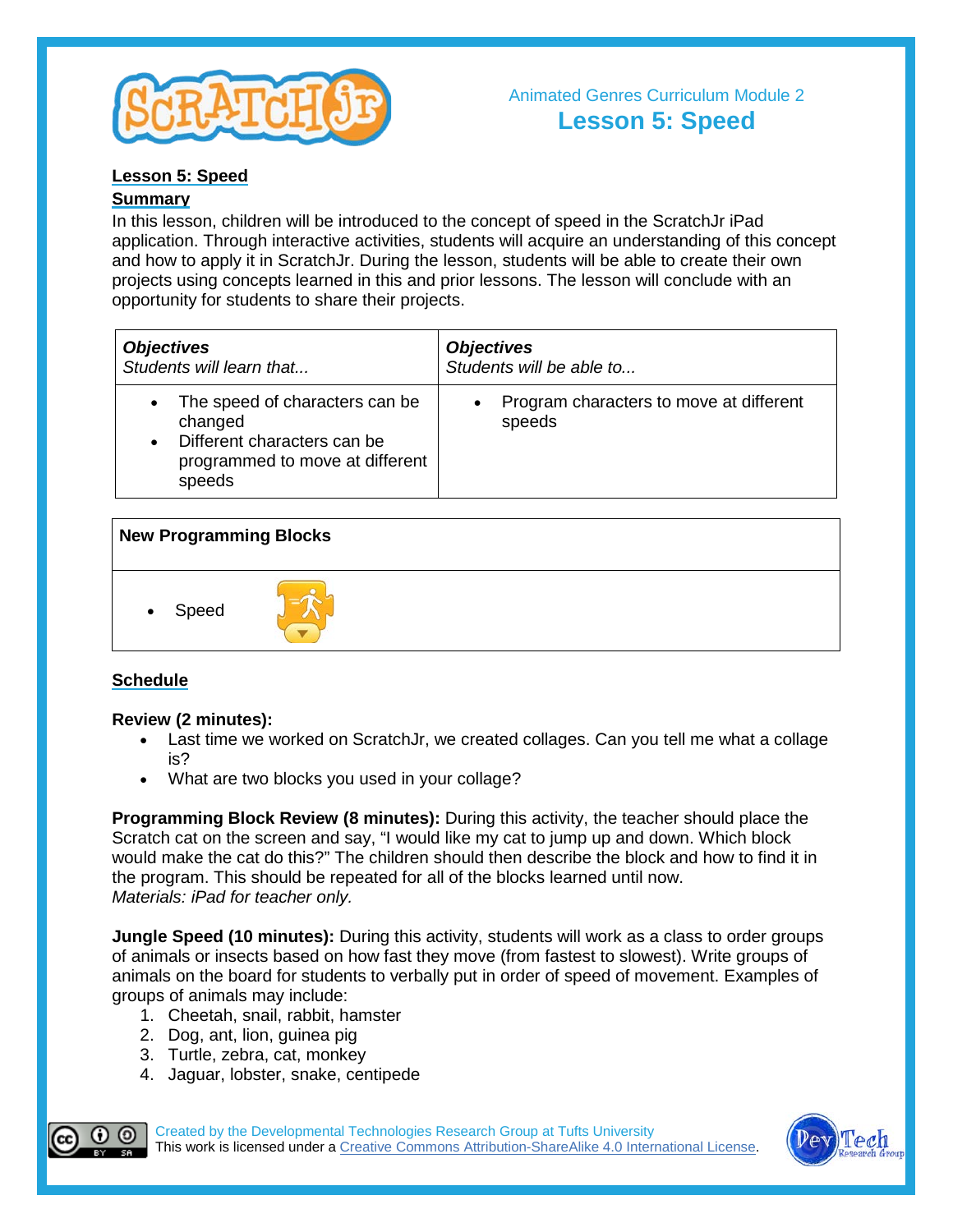

## Animated Genres Curriculum Module 2 **Lesson 5: Speed**

A discussion should follow that discusses how characters in ScratchJr can be made to move at different speeds. The teacher should introduce the speed programming block and demonstrate how to use it on the ScratchJr application. *Materials: iPad for teacher only.*

**Can I Make Characters Race (15 minutes)?** The teacher should project his/her iPad onto the board and explain that the class will be making three ScratchJr characters race. S/he should ask students to help him/her add and delete characters and choose a background. As a class, students should decide at which speed characters will move in this race, and where on the screen/background the characters should move. The class should suggest different blocks to use to make each character move. *Remember to highlight how the green flag is essential when programming more than one character!* When each character is programmed, show the class the race they created!

*Materials: iPad for teacher only.*

**Race Design (15 minutes): Hand out the iPads.** Allow students to design their own races in ScratchJr. They should choose backgrounds and two or three characters. *Make sure that students are using the speed block*.

**Project Sharing (8 minutes):** Have students share their races with the class by projecting them onto the board. Ask students to explain their races and which blocks they used.

**● ● ● ● ● ● ● ● ● ● ● ● ● ● ● ● ● ● ● ● ● ● ● ● ● ● ● ● ● ● ● ● ● ● ● ● ● ● ● ● ● ● ● ● ● ● ●**

**Wrap Up (2 minutes):** Make sure that everyone saves their projects. Collect iPads.



(cc

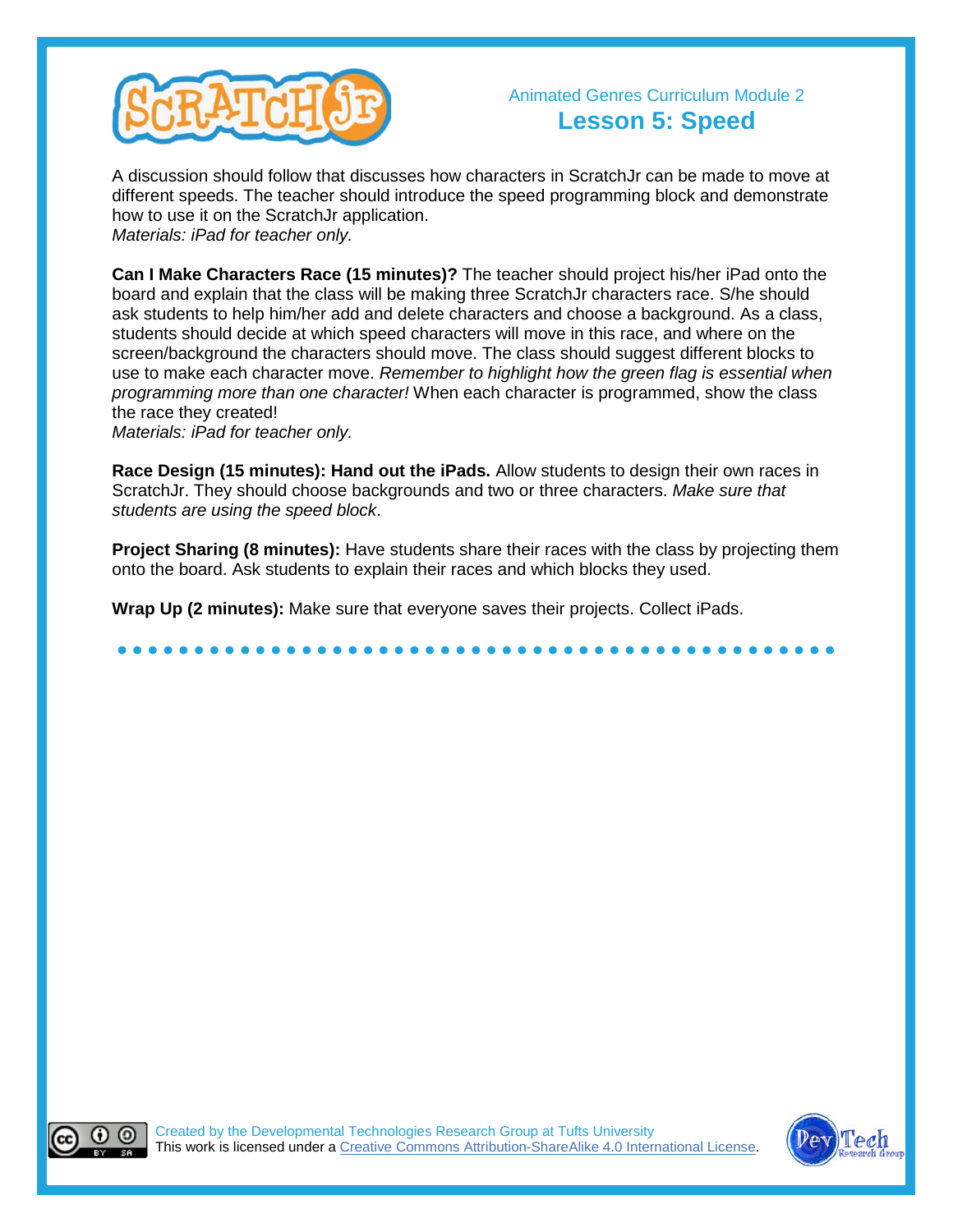

## Animated Genres Curriculum Module 2 **Lesson 6: Numbers and Repeating Sequences**

#### **Lesson 6: Numbers and Repeating Sequences**

#### **Summary**

Through various interactive activities, students will learn about changing the numbers on motion blocks and how to use the repeat and repeat forever blocks. They will use each of these blocks in ScratchJr projects that they build along with their teacher and class.

| <b>Objectives</b>                                                                                                                                                                                                                                      | <b>Objectives</b>                                                                                                                                                       |
|--------------------------------------------------------------------------------------------------------------------------------------------------------------------------------------------------------------------------------------------------------|-------------------------------------------------------------------------------------------------------------------------------------------------------------------------|
| Students will learn that                                                                                                                                                                                                                               | Students will be able to                                                                                                                                                |
| Numbers can be used on motion<br>$\bullet$<br>blocks<br>Numbers can reduce the number<br>$\bullet$<br>of blocks needed<br>Programs can be repeated for a<br>$\bullet$<br>specified number of times<br>Programs can be repeated<br>$\bullet$<br>forever | Use numbers on motion blocks to reduce<br>$\bullet$<br>the number of blocks needed<br>Use the repeat and repeat forever blocks<br>$\bullet$<br>to make a program repeat |

#### **New Programming Blocks**

- Repeat
- Repeat forever

## **Schedule**

#### **Review (2 minutes):**

- What was your favorite part of our last lesson? What did you learn from it?
- What does the speed block do? What color is it?
- If you want to program more than one character at once, what block do you need to use?

**Why numbers? (10 minutes):** The teacher should ask for a student volunteer. Once a volunteer is chosen, the teacher should instruct the student privately to listen to the directions s/he gives, and jump the wrong number of times. For example, s/he should say to the student, "I want you to jump, jump, jump, jump, jump, jump, jump." The student should then jump the wrong number of times. The teacher should repeat the directions, and the student should again jump the wrong number of times. After doing this, the teacher should ask the class how this instruction could be clearer (e.g. by saying, "I want you to jump seven times). The teacher should then explain the concept of putting a number under a programming block, instead of putting that same block down multiple times. S/he should show how to do this on the iPad. *Materials: iPad for teacher only.*



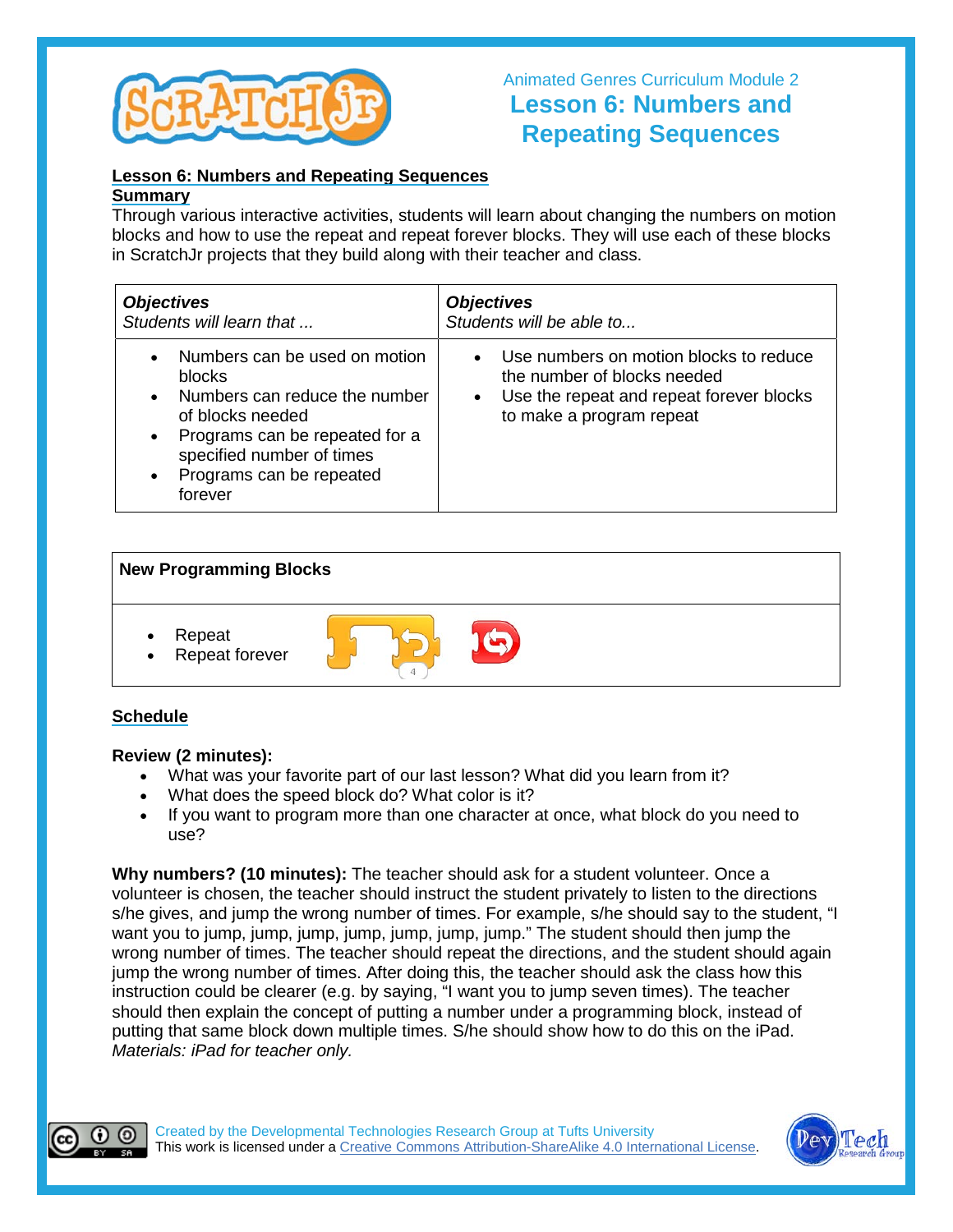

## Animated Genres Curriculum Module 2 **Lesson 6: Numbers and Repeating Sequences**

**Why repeat? (8 minutes):** The teacher should ask for a student volunteer. S/he should say to the student, "I want you to jump, tap your head, and clap your hands." The teacher should say this instruction to the student multiple times, and the student should continue to follow these directions. The teacher should then ask the class how this instruction could be clearer. The teacher should then explain the concept of the repeat and repeat forever blocks, and show students how to use them on the ScratchJr application. *Materials: iPad for teacher only.*

#### **Structured ScratchJr Programming (35 minutes):**

1. The teacher should **hand out the iPads** and then build a program(s) on his/her iPad that includes putting numbers under motion blocks and repeat blocks. Students must then follow along and build the program(s) the teacher made **(10 minutes)**.

2. The students should then build their own program where they place numbers under the blocks **(5 minutes)**.

3. The students should then build their own program where they use the repeat or repeat forever blocks **(10 minutes)**.

4. Have the students place the Scratch cat and a second character at approximately the same height on the screen. The students should then build two different programs with the minimum number of blocks for the Scratch cat to move over to the other character: one program will use a number under the move block, and the other program will use the repeat block. Make sure students understand that they should not use more than one move block in this exercise. **(10 minutes)**.

**● ● ● ● ● ● ● ● ● ● ● ● ● ● ● ● ● ● ● ● ● ● ● ● ● ● ● ● ● ● ● ● ● ● ● ● ● ● ● ● ● ● ● ● ● ● ●**



**Wrap Up (5 minutes):** Make sure that students save their programs. Collect iPads.



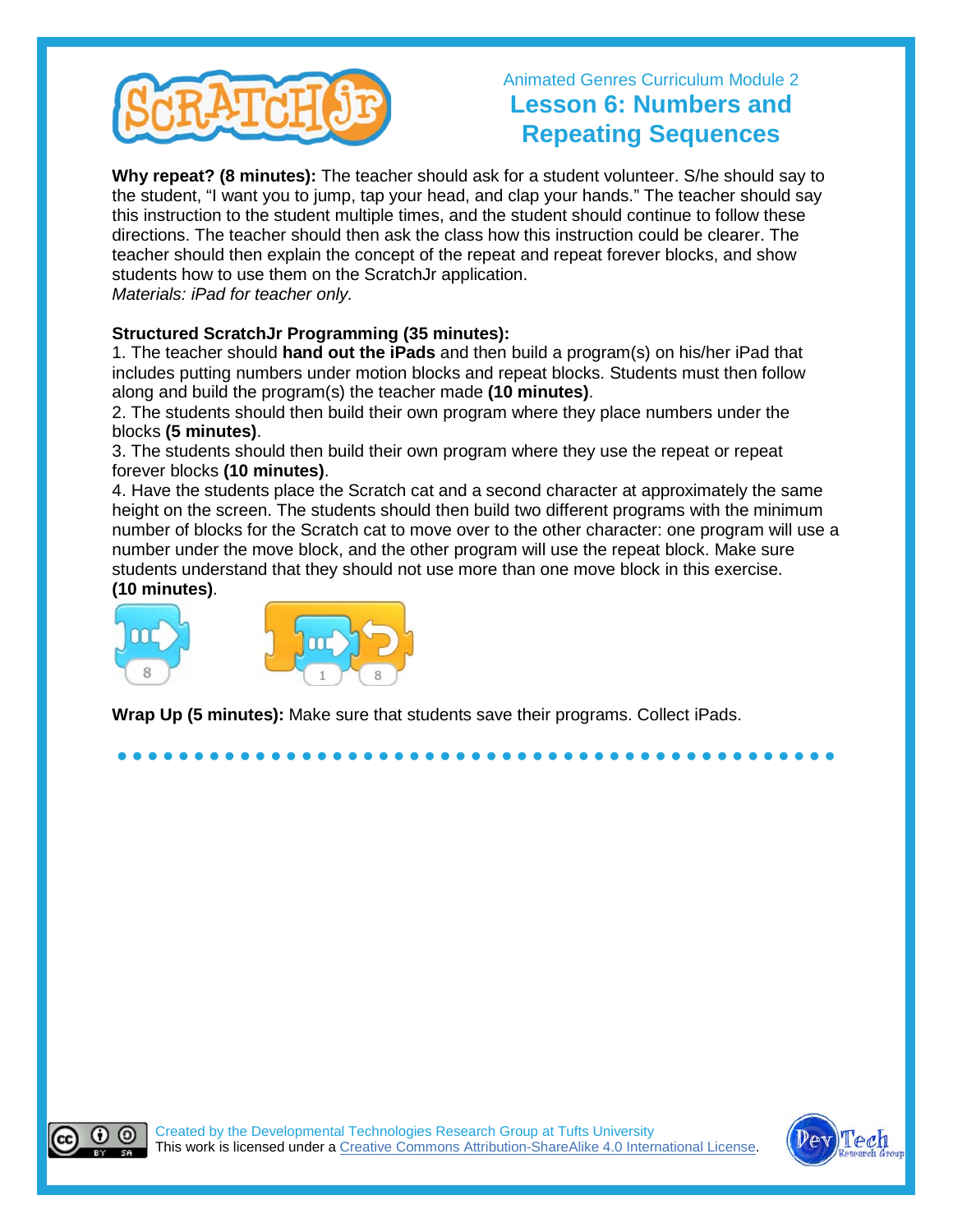

## Animated Genres Curriculum Module 2 **Lesson 7: Speech Bubbles, Sounds, Pages, and Wait For**

#### **Lesson 7: Speech Bubbles, Sounds, Pages, and Wait For**

#### **Summary**

In this lesson, students will learn how to add sound as well as speech bubbles to their projects. They will also learn how to add a new page and the wait block to a project. This lesson will prepare students for the story project by providing them with the ScratchJr tools they will need to make multi-page stories and make characters communicate.

| <b>Objectives</b>                                                                                                                                                                                                                                                 | <b>Objectives</b>                                                                                                                                                             |
|-------------------------------------------------------------------------------------------------------------------------------------------------------------------------------------------------------------------------------------------------------------------|-------------------------------------------------------------------------------------------------------------------------------------------------------------------------------|
| Students will learn that                                                                                                                                                                                                                                          | Students will be able to                                                                                                                                                      |
| Sounds can be added to<br>$\bullet$<br>ScratchJr<br>Characters can speak to each<br>$\bullet$<br>other through speech bubbles<br>Multiple pages can be added to a<br>$\bullet$<br>project<br>A program can be paused for a<br>$\bullet$<br>certain amount of time | • Record sounds and add them to projects<br>Create speech bubbles for characters<br>Add additional pages to a project<br>Pause their programs for a certain amount<br>of time |

## **New Programming Blocks** • Voice recorder Speech bubble Change page Wait for

#### **Schedule**

#### **Review (5 minutes):**

- What activities did you participate in during our last lesson? What did you learn from those activities?
- What does the repeat block do?
- What color is the repeat block?
- What happens when you change the number on the repeat block?
- Which blocks are you able to change the numbers on?

**"Scratch-lib" (25 minutes):** During this activity, the teacher should project his/her iPad onto the board. S/he should create a simple sequence with motion blocks and a speech bubble and a sound. The teacher should then demonstrate how to use these two new blocks. **Hand out the ipads.** The class will copy this sequence onto their own iPads. They then have the liberty to insert their own text or sounds into the blocks.

After the students have completed this task, the teacher should continue by teaching students how to add a page to a project. S/he should also make sure that students understand that to continue a story, an "end block" with a picture of the next page must be inserted at the end of



Created by the Developmental Technologies Research Group at Tufts University This work is licensed under a Creative Commons [Attribution-ShareAlike](http://creativecommons.org/licenses/by-sa/4.0/) 4.0 International License.

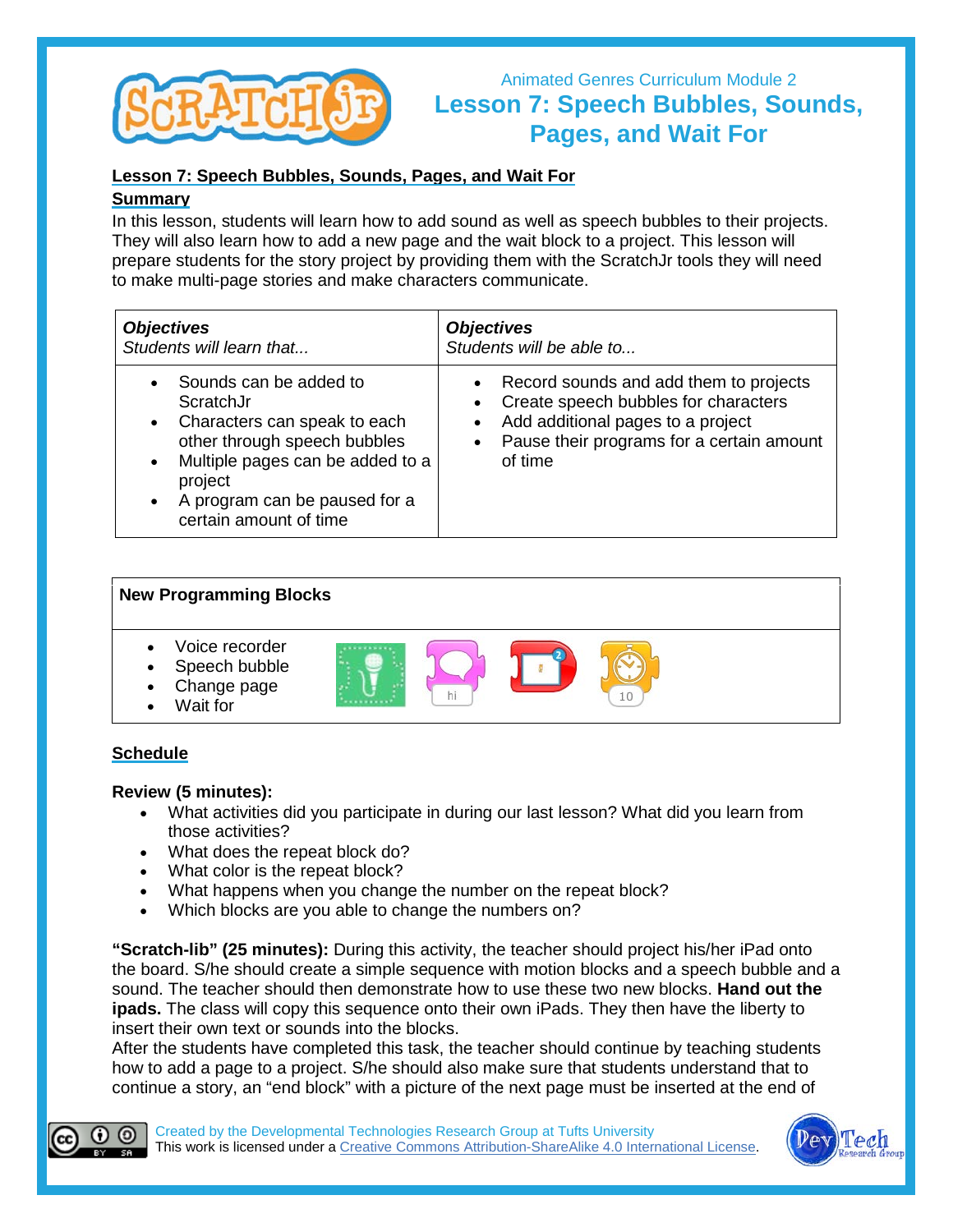

## Animated Genres Curriculum Module 2 **Lesson 7: Speech Bubbles, Sounds, Pages, and Wait For**

the program on the prior page. The children should then add a page to their stories, and insert the sounds or texts they would like.

*Note: Kindergarten students may have difficulty typing words. Consider writing words that they can use in their story on the board for them to copy down.*

**Sharing (10 minutes):** After students have finished their "Scratch-libs" they should be given the opportunity to share their projects with the rest of the class. Students should try to explain what they created and which blocks they used.

**Wait! (5 minutes):** The teacher should introduce the students to the "wait for" block. The "wait for" block pauses a program for a certain amount of time determined by the number entered on the block. The "wait for" block can be used, for example, to slow down the program before going to the next page of a story so that there is a pause in the action between one scene and the next.

**● ● ● ● ● ● ● ● ● ● ● ● ● ● ● ● ● ● ● ● ● ● ● ● ● ● ● ● ● ● ● ● ● ● ● ● ● ● ● ● ● ● ● ● ● ● ●**

#### **Option: iPad exploration or continuation of story (10 minutes)**

Provide students with the opportunity to

(cc)

- 1. Explore on the iPads by creating a new project, or
- 2. Continue working on the project started that day

**Wrap-up (5 minutes):** Make sure that students save their programs. Collect iPads.



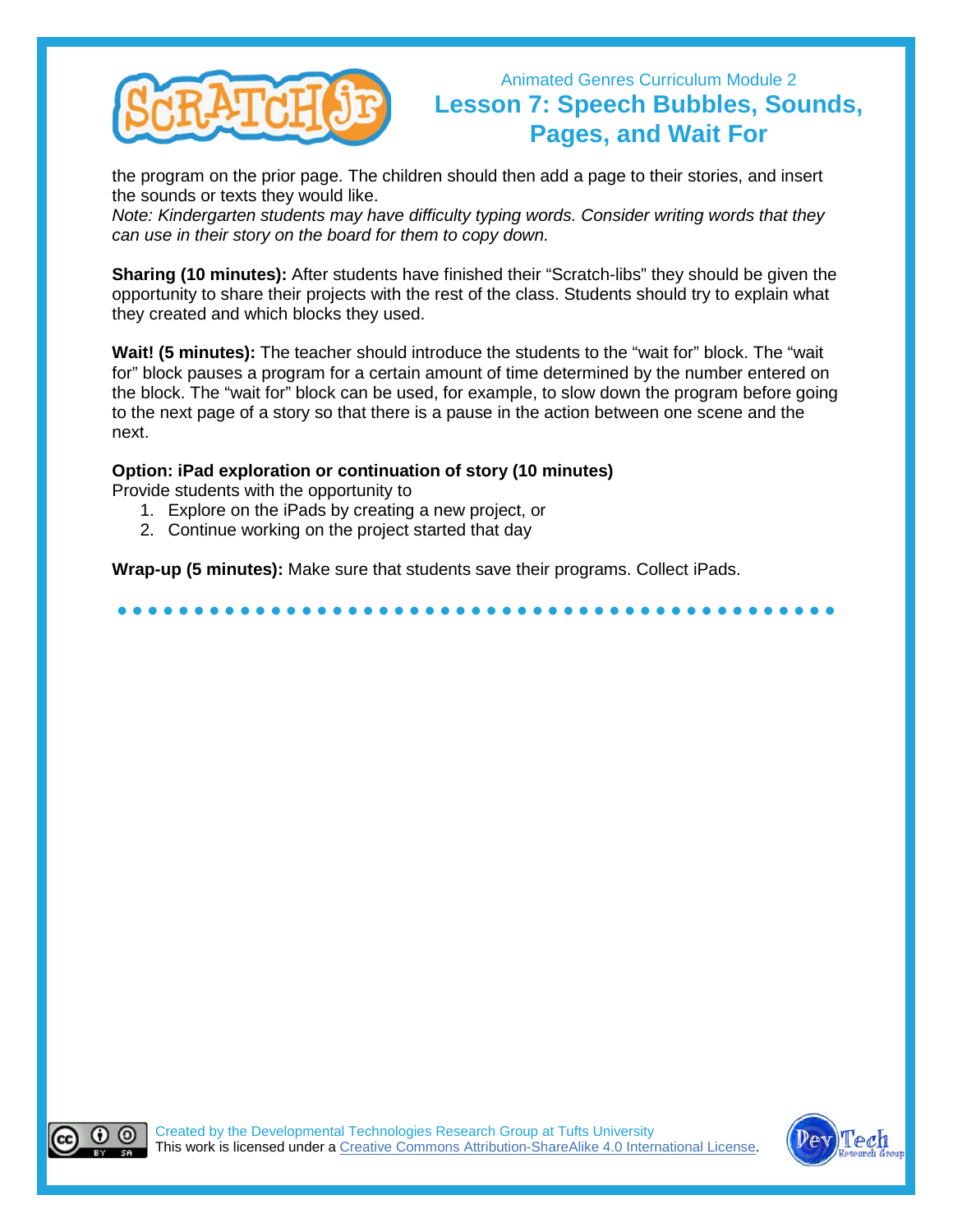

#### **Project 2: Story**

#### **Summary**

The Story Project will take two sessions. Each Project Day will take one hour to complete. On the first Story Project Day, students will learn about the elements of a story. They will then spend the remainder of the lesson designing their own stories. On the second Story Project Day, students will spend the entire lesson creating and sharing their stories with the class.

| <b>Objectives</b>           | <b>Objectives</b>                      |
|-----------------------------|----------------------------------------|
| Students will learn         | Students will be able to               |
| What elements are part of a | Apply concepts from prior lessons when |
| story                       | creating their own stories             |

*Additional Materials: Storybook*

#### **Schedule (Story Project Day 1)**

#### Kindergarten

#### **Introduction (10 minutes): What is a story?**

The teacher should read a short story to his/her students. S/he should try to choose a story that has characters that are in the character library of the ScratchJr application. S/he should ask students what characters are in the story and where the story takes place. S/he should also explain that a story has a beginning, middle, and end. When creating their stories, the kindergartners should use the characters they read about in the story. *Materials: A storybook*

#### 1<sup>st</sup> and 2<sup>nd</sup> Grade:

#### **Introduction (10 minutes): What is a story?**

The teacher should choose a story that the class has recently read together (s/he should *not* read it to them). S/he should ask students to describe the characters in the story and the setting of the story. The teacher should explain that a story has a beginning, middle, and end. S/he should then ask students to briefly describe the beginning, middle, and end of the story they are discussing.

#### *All*

#### **Review (5 minutes):**

The teacher should briefly review the programming blocks learned in the second module's lessons. S/he should show the blocks on the screen, and ask the students to verbally describe what each block does. These blocks are:

- **Speed**
- Repeat
- Repeat forever
- Voice recorder
- Speech bubble
- Change page
- Wait for

*Materials: iPad for teacher only.*



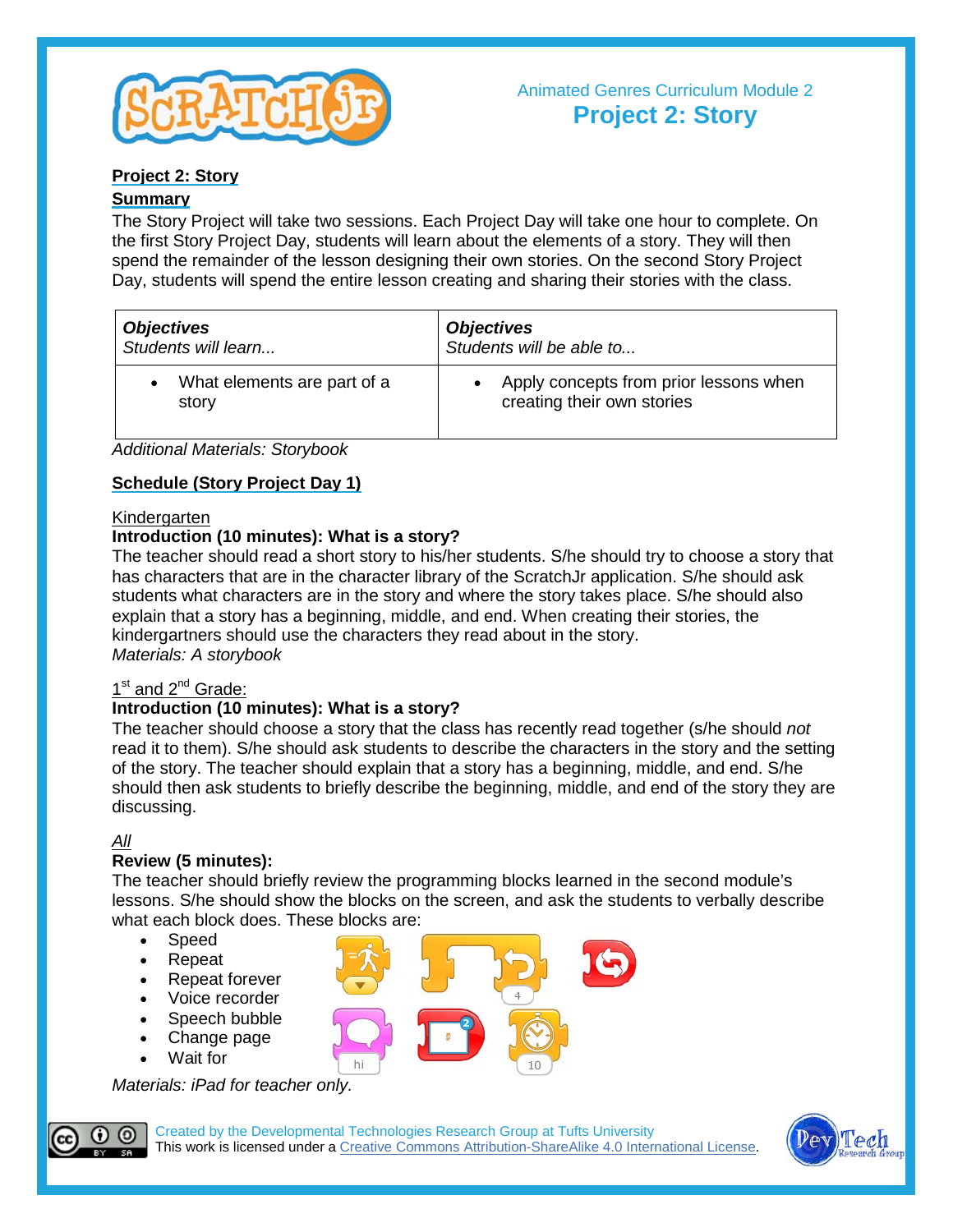

#### **Story Design and Creation (35 minutes):**

Students should spend about 35 minutes designing and creating their own stories (kindergarteners should use the characters they read about in the story just read to them). **Hand out the iPads individually** after a student shows a reasonably detailed design. Students should be encouraged to use three pages in their stories – one each for the beginning, middle, and end. They should also be encouraged to choose or create their own backgrounds, program multiple characters, and use the record and speech blocks.

*Note: The story can be tailored to fit into the current curriculum being taught in the classroom.* 

#### **Sharing (10 minutes):**

Students should be encouraged to share their stories with the rest of the class. They should explain which blocks they used to create their stories, and what is occurring on the screen. Collect iPads.

#### **Schedule (Story Project Day 2)**

#### **Story Design and Creation (45 minutes):**

**Hand out the iPads.** On the second Story Project Day, students can either continue the story they started during the last lesson, or they can start a new story.

#### **Sharing (15 minutes):**

Students should be encouraged to share their stories. They should explain what is occurring in their story, and where the idea for their story came from. Collect iPads.

#### **● ● ● ● ● ● ● ● ● ● ● ● ● ● ● ● ● ● ● ● ● ● ● ● ● ● ● ● ● ● ● ● ● ● ● ● ● ● ● ● ● ● ● ● ● ● ●**



(cc

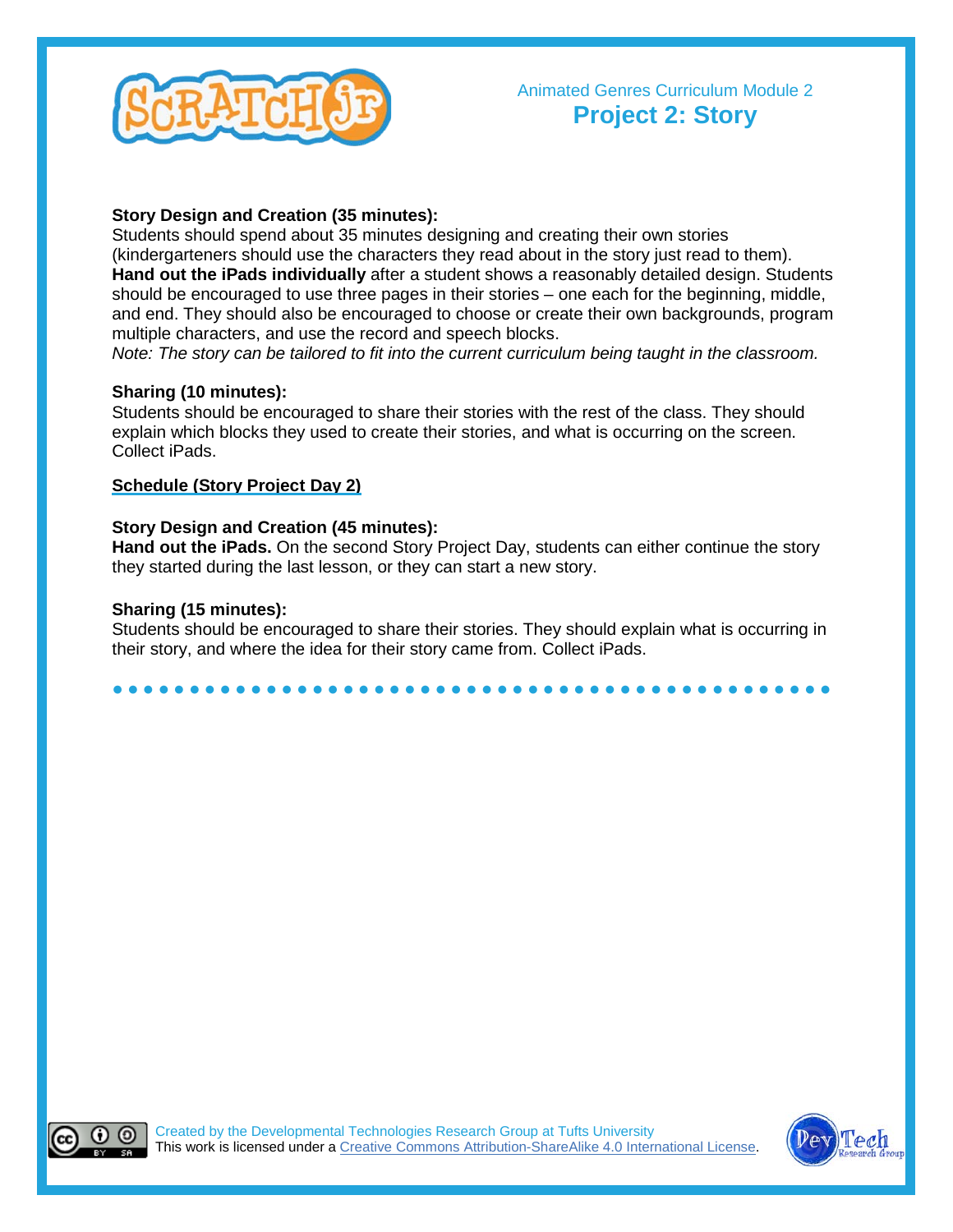

## Animated Genres Curriculum Module 3 **Lesson 8: Start on Bump, Start on Tap, Send and Receive Messages, Stop**

#### **Lesson 8: Start on Bump, Start on Tap, Send and Receive Messages, Stop Summary**

Through various activities in this lesson, students will be introduced to the start on bump, start on tap, send and receive message, and stop blocks. After learning how to use these new blocks, students will have the opportunity to explore ScratchJr and apply the concepts just learned.

| <b>Objectives</b>                                                                                                                                                                                                                                                                                                              | <b>Objectives</b>                                                                                                                                                                                                                                                                               |
|--------------------------------------------------------------------------------------------------------------------------------------------------------------------------------------------------------------------------------------------------------------------------------------------------------------------------------|-------------------------------------------------------------------------------------------------------------------------------------------------------------------------------------------------------------------------------------------------------------------------------------------------|
| Students will learn that                                                                                                                                                                                                                                                                                                       | Students will be able to                                                                                                                                                                                                                                                                        |
| A character's program can be<br>$\bullet$<br>activated when the character is<br>bumped by another character<br>A character's program can be<br>$\bullet$<br>activated when the character is<br>tapped<br>Characters can send and receive<br>$\bullet$<br>messages that activate their<br>program<br>Programs can be terminated | • Use the start on bump block to activate<br>another character's program<br>• Use the start on tap block to activate a<br>character's program<br>• Use the send and receive message blocks<br>to initiate another character's program<br>Terminate particular characters' programs<br>$\bullet$ |



#### **Schedule**

#### **Review (5 minutes):**

The teacher should review some of the recently learned programming blocks with students. S/he should project the iPad onto the board, and show students the various programming blocks. S/he should ask them to verbally describe what each block can be used for. *Materials: iPad for teacher only.*

**Scavenger Hunt (7 minutes):** With the class, the teacher should list ten objects that can be found in the room (e.g. red marker, backpack, eraser). S/he should explain to the class that one child is to retrieve the first object on the list from its location in the room. Once the student has obtained the object, s/he is to high-five another student in the class, who will then go and retrieve the next object on the list. Continue this process until all of the objects on the list have been retrieved. The teacher should then explain how this activity relates to the start on bump and start on tap block.



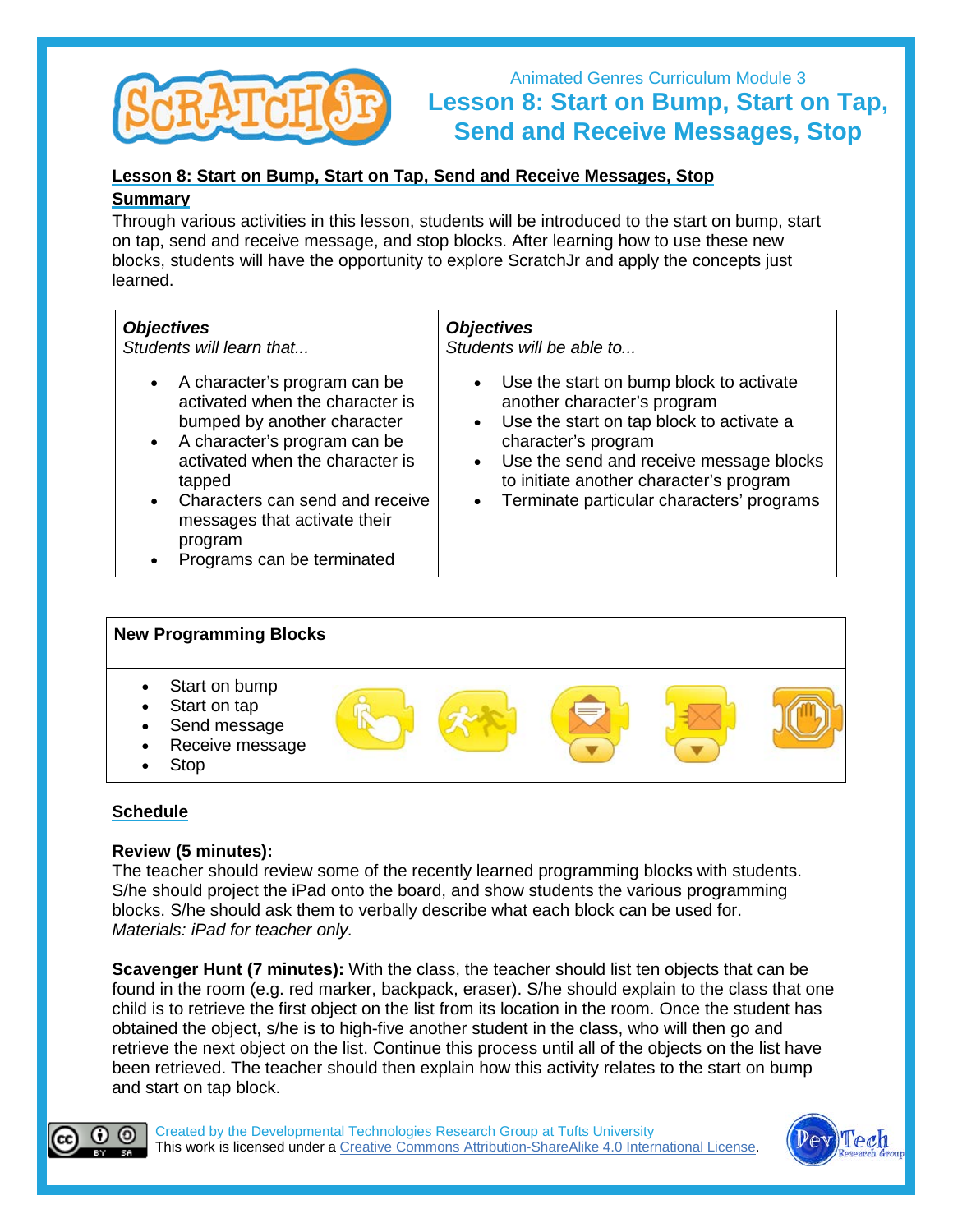

## Animated Genres Curriculum Module 3 **Lesson 8: Start on Bump, Start on Tap, Send and Receive Messages, Stop**

**iPad Demonstration (15 minutes):** The teacher should demonstrate how to use the start on bump and start on tap blocks. In these demonstrations, s/he should use characters that complement each other, so that it is clear who is receiving the "bump" or "tap." Such pairs may include:

- 1. Magician and dragon
- 2. Frog and fly
- 3. Sun and moon

After the teacher has demonstrated how to use these two blocks, s/he should **hand out the iPads**. The students should be given the opportunity to practice these blocks using two characters that the teacher chooses.

**"Three, two, one, blast off" (15 minutes):** During this activity, the teacher should project the Scratch cat and the rocket onto the board. S/he should show the cat counting down "Three, two, one" and then have the space ship "take off" by moving upward. After this demonstration has occurred, the teacher should show the children the programming blocks that made this occur. S/he should show students how to use the send and receive message blocks, and how the message colors must match each other in order for the message to occur. Students should then be given the opportunity to recreate this demonstration themselves on their own iPads.







**Stop! (5 minutes):** The teacher should demonstrate how to use the stop block in ScratchJr. The stop block is used to terminate all programs running for a particular character. To teach this block, s/he should have two characters. The first character has two programs: one that repeats forever and a second one that stops when it's bumped. The second character should have a sequence that repeats forever. For example:



 Place the penguin to the right of the cat. The cat will stop moving as soon as it bumps into the penguin, but the penguin will keep jumping forever.

**iPad Exploration (13 minutes):** Allow children to continue working on their projects. They should be using the blocks learned in this lesson. They should have the opportunity to add new characters and change the background. Collect iPads.

**● ● ● ● ● ● ● ● ● ● ● ● ● ● ● ● ● ● ● ● ● ● ● ● ● ● ● ● ● ● ● ● ● ● ● ● ● ● ● ● ● ● ● ● ● ● ●**